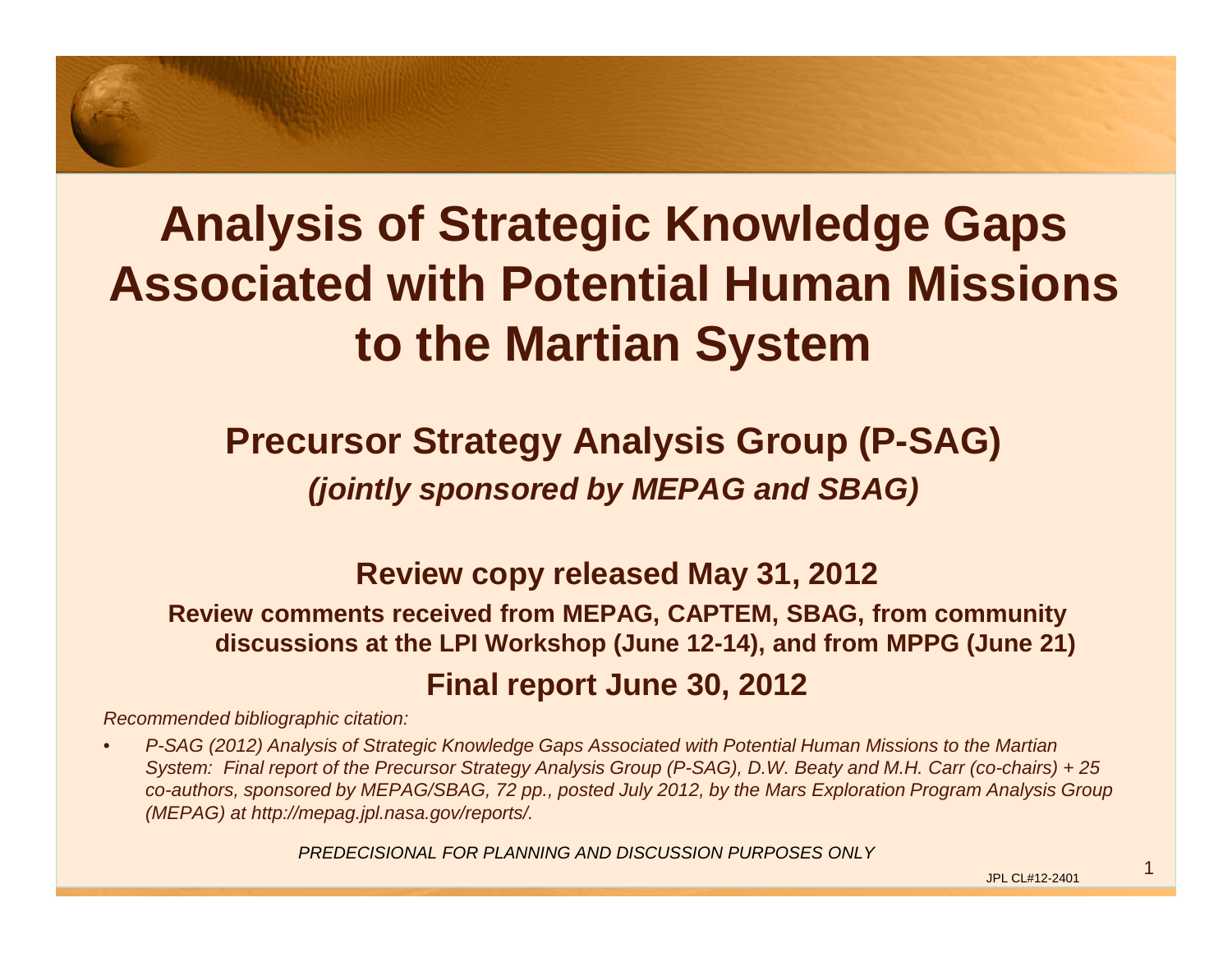# **P-SAG Contributors**

#### **Co-chairs**

| <b>Carr, Mike</b>        | <b>USGS (ret)</b> |
|--------------------------|-------------------|
| <b>Beaty, Dave</b>       | <b>MPO</b>        |
| <b>Team members</b>      |                   |
| <b>Abell, Paul</b>       | <b>JSC</b>        |
| <b>Barnes, Jeff</b>      | academia          |
| <b>Boston, Penny</b>     | academia          |
| <b>Brinkerhoff, Will</b> | <b>GSFC</b>       |
| Charles, John            | <b>JSC</b>        |
| <b>Delory, Greg</b>      | academia          |
| Head, Jim                | academia          |
| Heldmann, Jen            | ARC               |
| Hoffman, Steve           | <b>JSC</b>        |
| Kass, David              | JPL               |
| Munk, Michelle           | LaRC              |
| <b>Murchie, Scott</b>    | <b>APL</b>        |
| <b>Rivkin, Andy</b>      | <b>APL</b>        |
| <b>Sanders, Gerry</b>    | <b>JSC</b>        |
| Steele, Andrew           | academia          |

| <b>Ex-officio team members</b> |                |
|--------------------------------|----------------|
| <b>Baker, John</b>             | <b>JPL</b>     |
| <b>Budney, Charles JPL</b>     |                |
| Desai, Prasun                  | <b>HQ-OCT</b>  |
| Drake, Bret                    | <b>JSC</b>     |
| <b>Hamilton, Vicky</b>         | res. institute |
| Lim, Darlene                   | res. institute |
| <b>Meyer, Michael</b>          | <b>HQ-SMD</b>  |
| Wadhwa, Mini                   | academia       |
| <b>Wargo, Mike</b>             | <b>HQ-HEO</b>  |

**Facilitation/Support:** 

 Rich Zurek (MPO), Deborah Bass (MPO)

#### **Technical experts consulted:**

 Atmosphere/EDL: Alicia Dwyer Cianciolo (LaRC), Farzin Amzajerdian (LaRC), Hunter Waite (SwRI), Dave Hinson (Stanford) Resources: R.M. Hembree (JSC), Bill Larson (KSC), Bruce Campbell, Mike Wolff (SSI), Diane Linne (GRC), Phil Metzger (KSC), R.T. Clancy, M. Smith (GSFC), T. McConnochie (GSFC), Patrick Peplowski (APL). Radiation, Human health/performance: Francis Cucinotta (JSC), John James (JSC), Insoo Jun (JPL), Humans to Mars orbit/Phobos/Deimos: Julie Castillo-Rogez (JPL), Dan Mazanek (LaRC), and Lee Graham (JSC). Mars surface operations: Chirold Epp (JSC), Paul Hintze (KSC), Philip Metzger (KSC), Sandra Wagner (JSC)

Technology Planning: Scott Vangen (KSC), Mars Program Office technical staff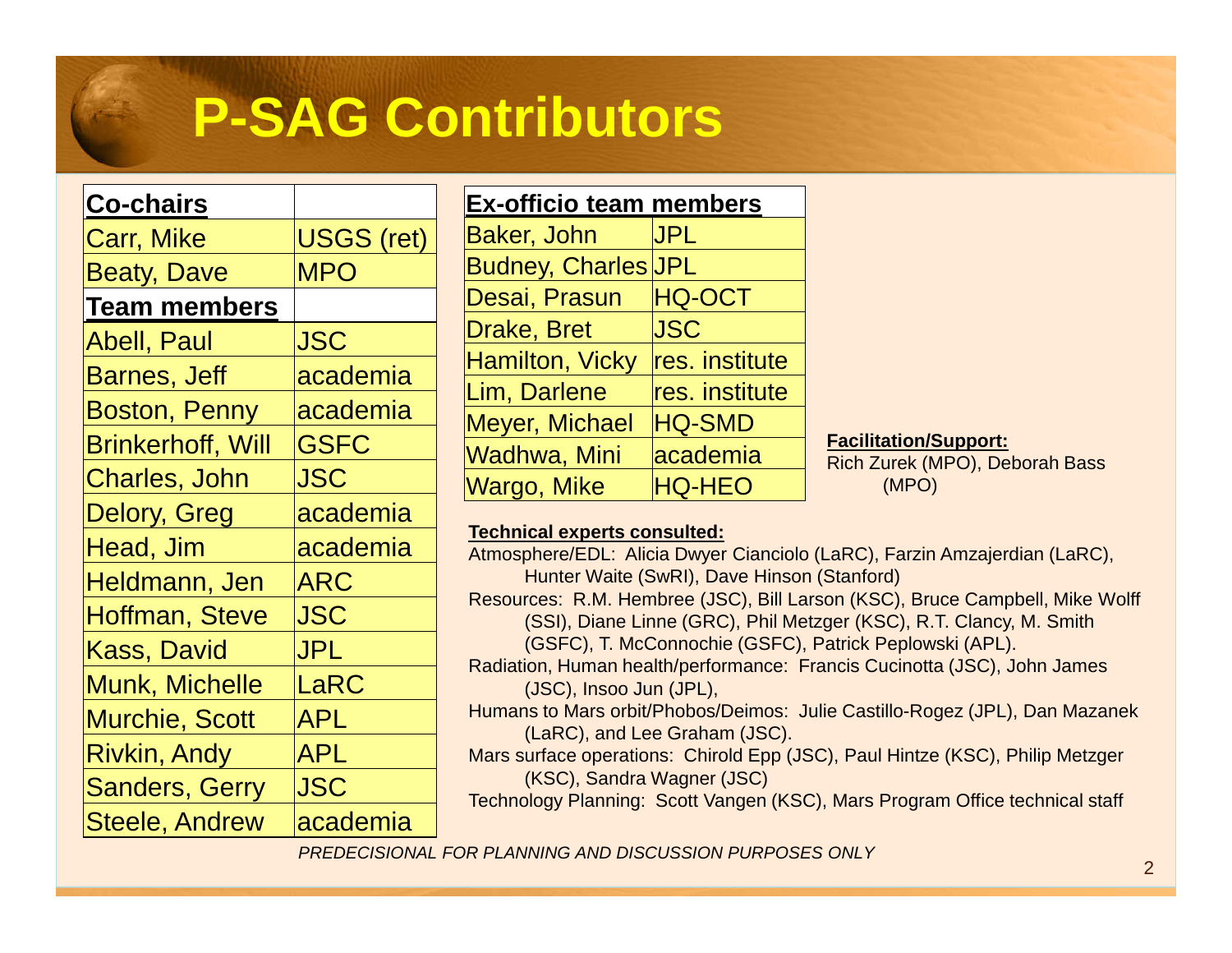# **Executive Summary**

- 1. The Strategic Knowledge Gaps (SKGs) associated with each of the following goals have been defined:
	- First human mission to martian orbit (Goal IV-).
	- First human mission to land on either Phobos or Deimos
	- First human mission to the martian surface (Goal IV).
	- Sustained human presence on Mars (Goal IV+)
- 2. The SKGs have been broken down into Gap-Filling Activities (GFAs), and each has been evaluated for priority, required timing, and platform.
- 3. The relationship of the above to the science objectives for the martian system (using existing MEPAG, SBAG, and NRC scientific planning), has been evaluated.
	- Five areas of significant overlap have been identified. Within these areas it would be possible to develop exciting mission concepts with dual purpose.
- 4. The priorities relating to the Mars flight program have been organized by mission type, as an aid to future mission planners: orbiter, lander/rover, Mars Sample Return (MSR), and Phobos/Deimos.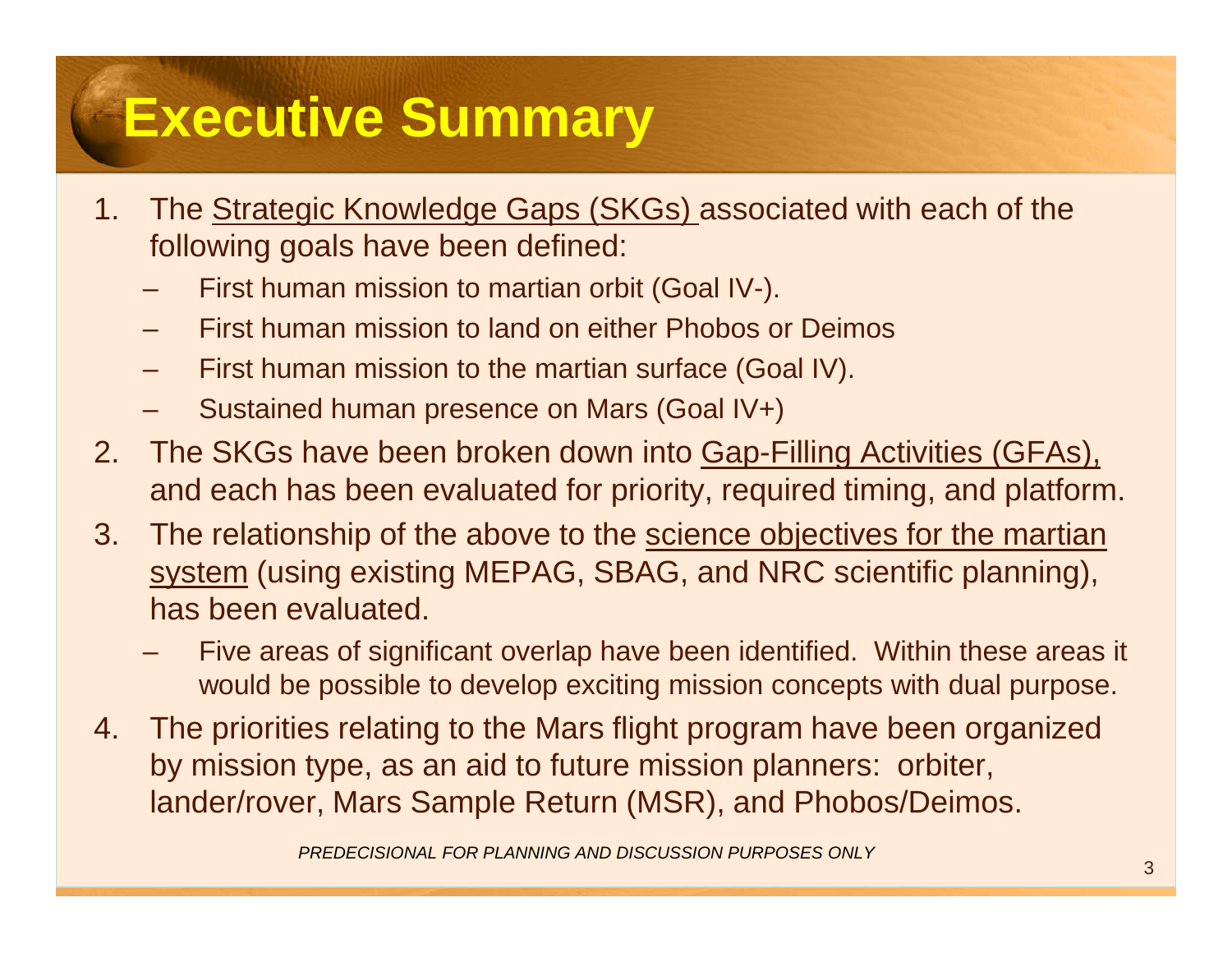# **Summary of Findings (1 of 2)**

| <b>Finding #1</b> | The high-priority gaps for a human mission to Mars orbit relate<br>to a) atmospheric data and models for evaluation of<br>aerocapture, and b) technology demonstrations.                                                                                                                                                                                                                                               |
|-------------------|------------------------------------------------------------------------------------------------------------------------------------------------------------------------------------------------------------------------------------------------------------------------------------------------------------------------------------------------------------------------------------------------------------------------|
| <b>Finding #2</b> | A human mission to the Phobos/Deimos surface would require<br>a precursor mission that would land on one or both moons.                                                                                                                                                                                                                                                                                                |
| <b>Finding #3</b> | The early robotic precursor program needed to support a<br>human mission to the martian surface would consist of at<br>least:<br>One orbiter<br>A surface sample return (the first mission element of<br>which would need to be a sample-caching rover)<br>• A lander/rover-based in situ set of measurements<br>(which could be made from the sample-caching rover)<br>Certain technology demonstrations<br>$\bullet$ |
| Finding #4        | P-SAG has not evaluated whether it is required to send a<br>lander or rover to the actual human landing site before<br>humans arrive.                                                                                                                                                                                                                                                                                  |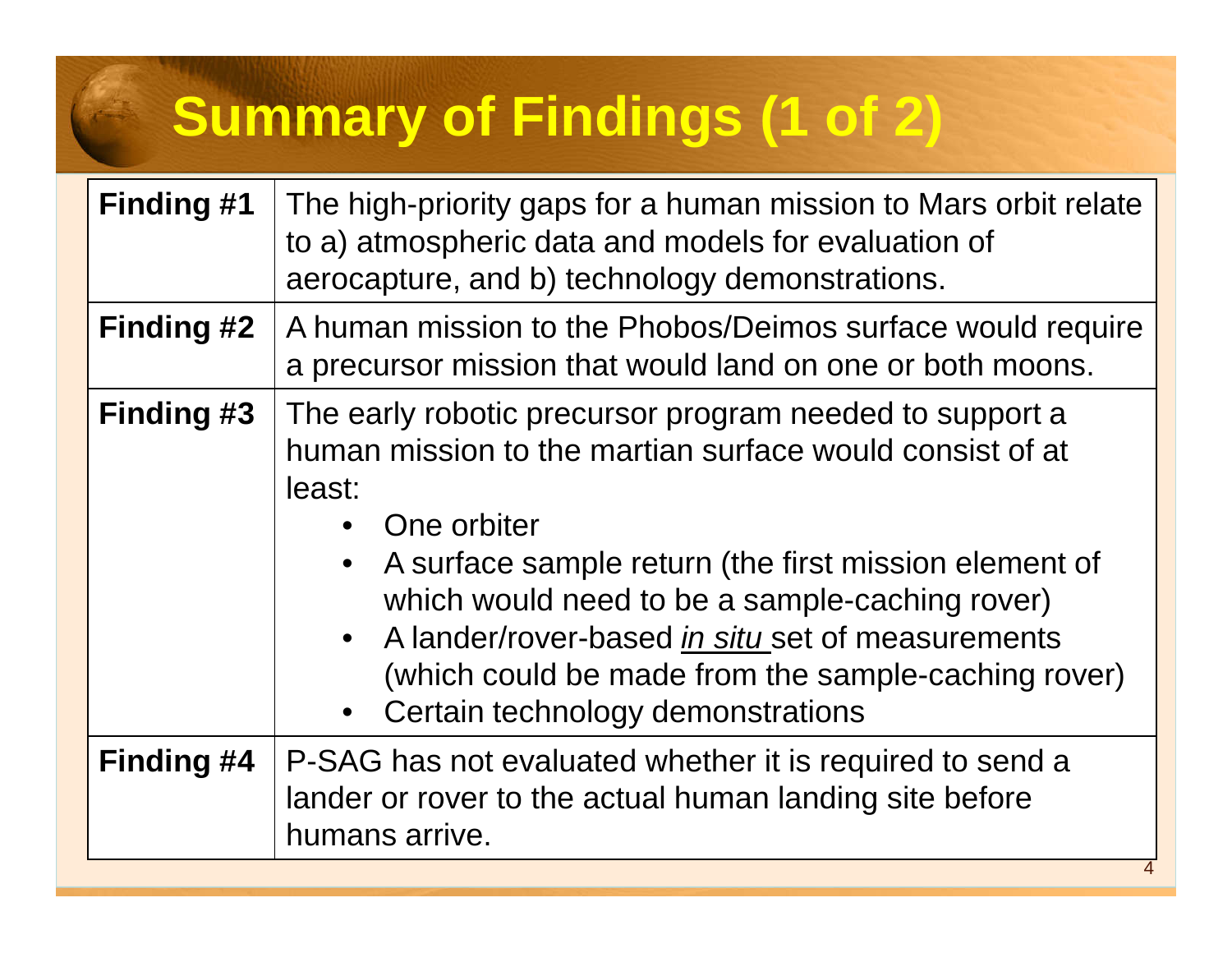# **Summary of Findings (2 of 2)**

| <b>Finding #5</b> | For several of the SKGs, simultaneous observations from<br>orbit and the martian surface need to be made. This<br>requires multi-mission planning.                                                                                                                                                                                                                                                                     |
|-------------------|------------------------------------------------------------------------------------------------------------------------------------------------------------------------------------------------------------------------------------------------------------------------------------------------------------------------------------------------------------------------------------------------------------------------|
| <b>Finding #6</b> | There are five particularly important areas of overlap<br>between HEO and science objectives (in these areas,<br>mission concepts with dual purpose would be possible).<br>Mars: Seeking the signs of past life.<br>Mars: Seeking the signs of present life.<br>2.<br>Mars: Atmospheric dynamics, weather, dust climatology.<br>3.<br>Mars: Surface geology/chemistry.<br>4.<br>P/D: General exploration of P/D.<br>5. |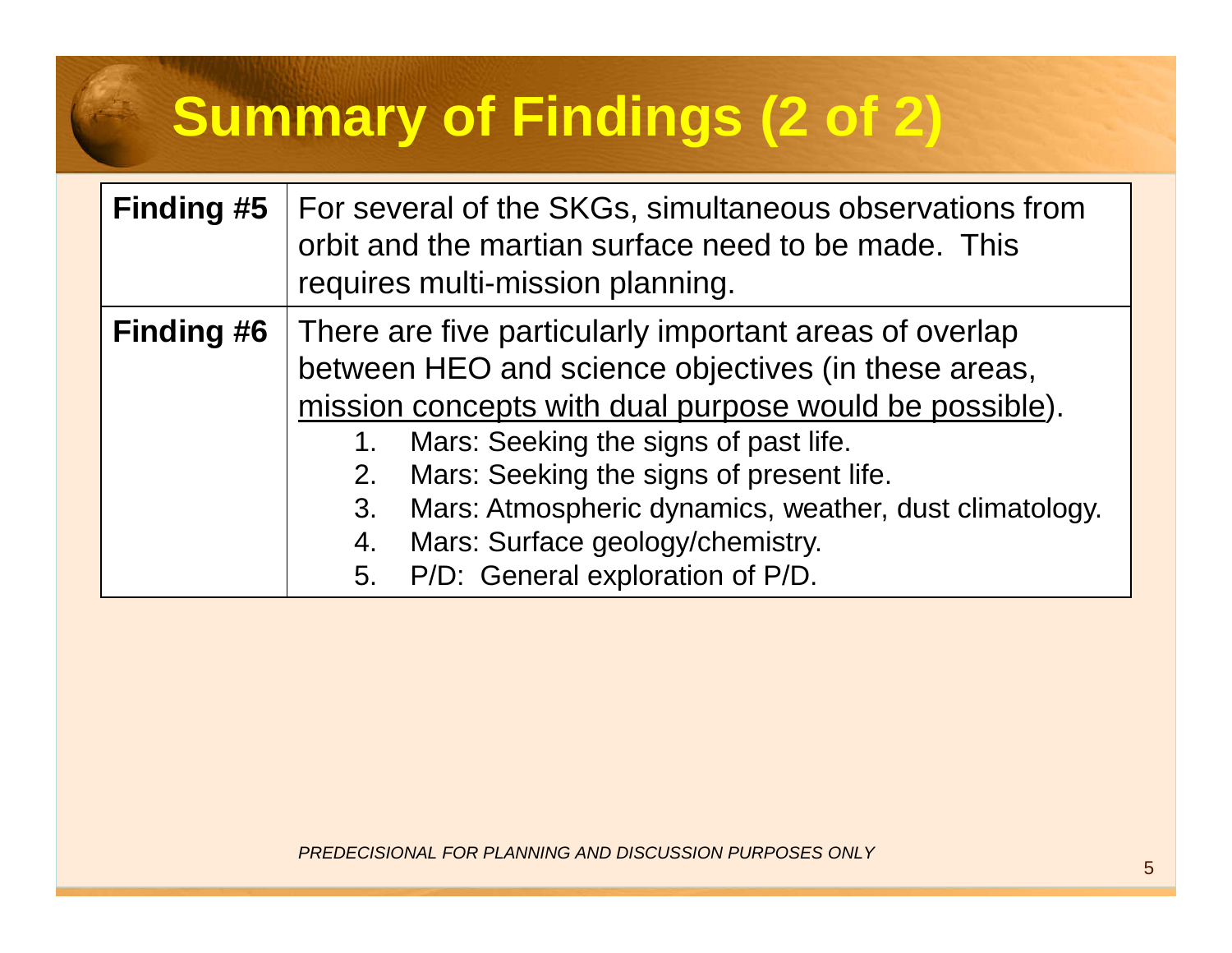# **SKG and GFA: Definitions**

- **1. Strategic Knowledge Gap (SKG): The Gaps in Knowledge Needed to Achieve a Specific Goal.**
- **2. Gap-Filling Activity (GFA): Work that contributes to closing an SKG.**

## **GFA areas**

- Mars flight program
- Flights to other places•
- Non-flight work (models, lab experiments, field analogs, etc.)
- Technology demos

**Knowledge Gaps**

> **Knowledge we have**

**Total knowledge needed to achieve a goal**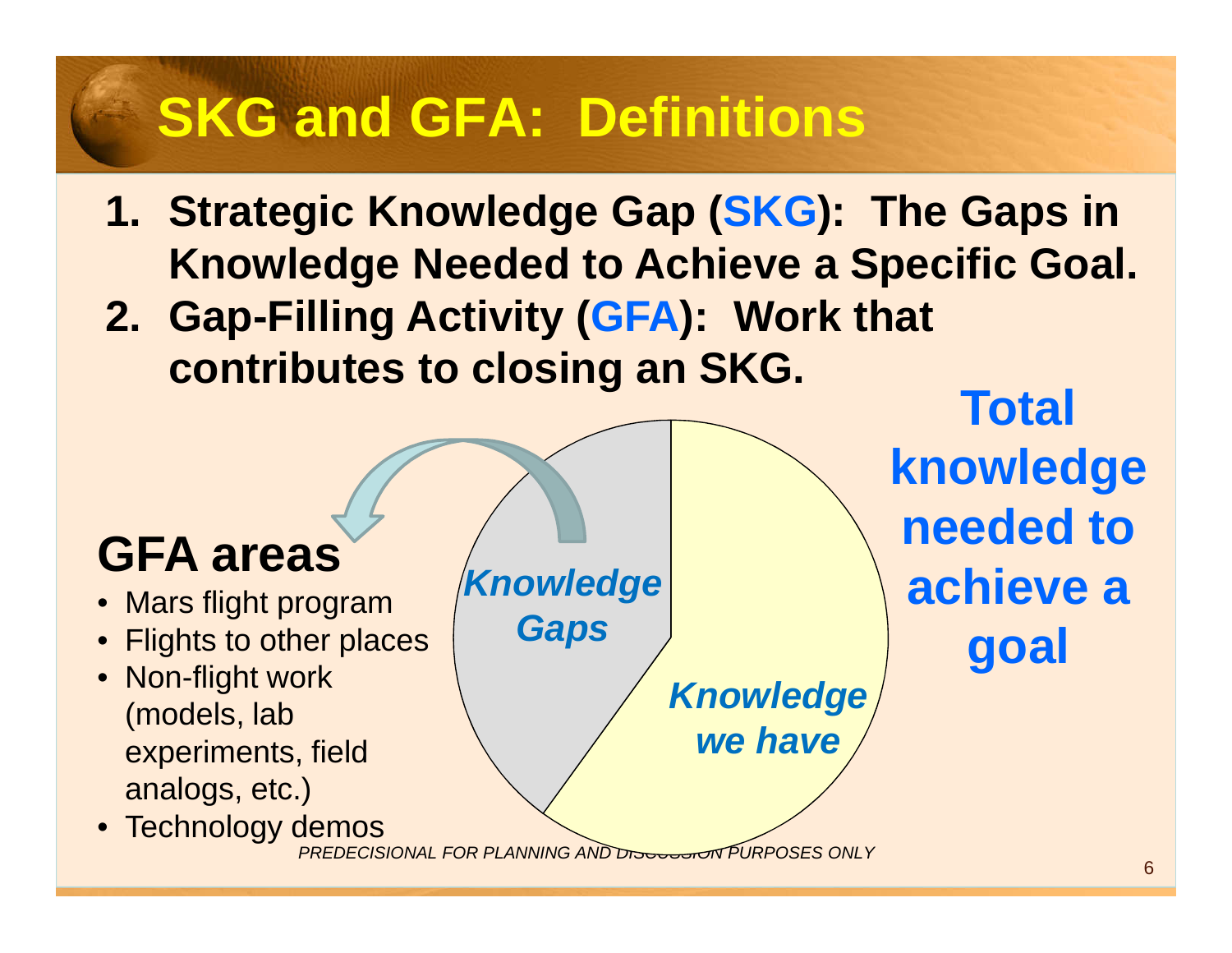## **INTRODUCTION to MEPAG and SBAG GOALS**

### **SBAG SCIENCE MEPAG GOALS GOALS**

- **Solar System Origins**
- **Solar System Dynamics**
- **Current State of the Solar System**
- **ISRU**
- **Hazards**
- **Astrobiology**

- **I. Determine if life ever arose on Mars**
- **II. Understand the processes and history of climate on Mars**
- **III. Determine the evolution of the surface and interior of Mars**
- **IV. Prepare for human exploration**
	- Humane tr **Humans to orbit (Goal IV-)**
	- **1st humans to surface (IV)**
	- –**Sustained presence (IV+)**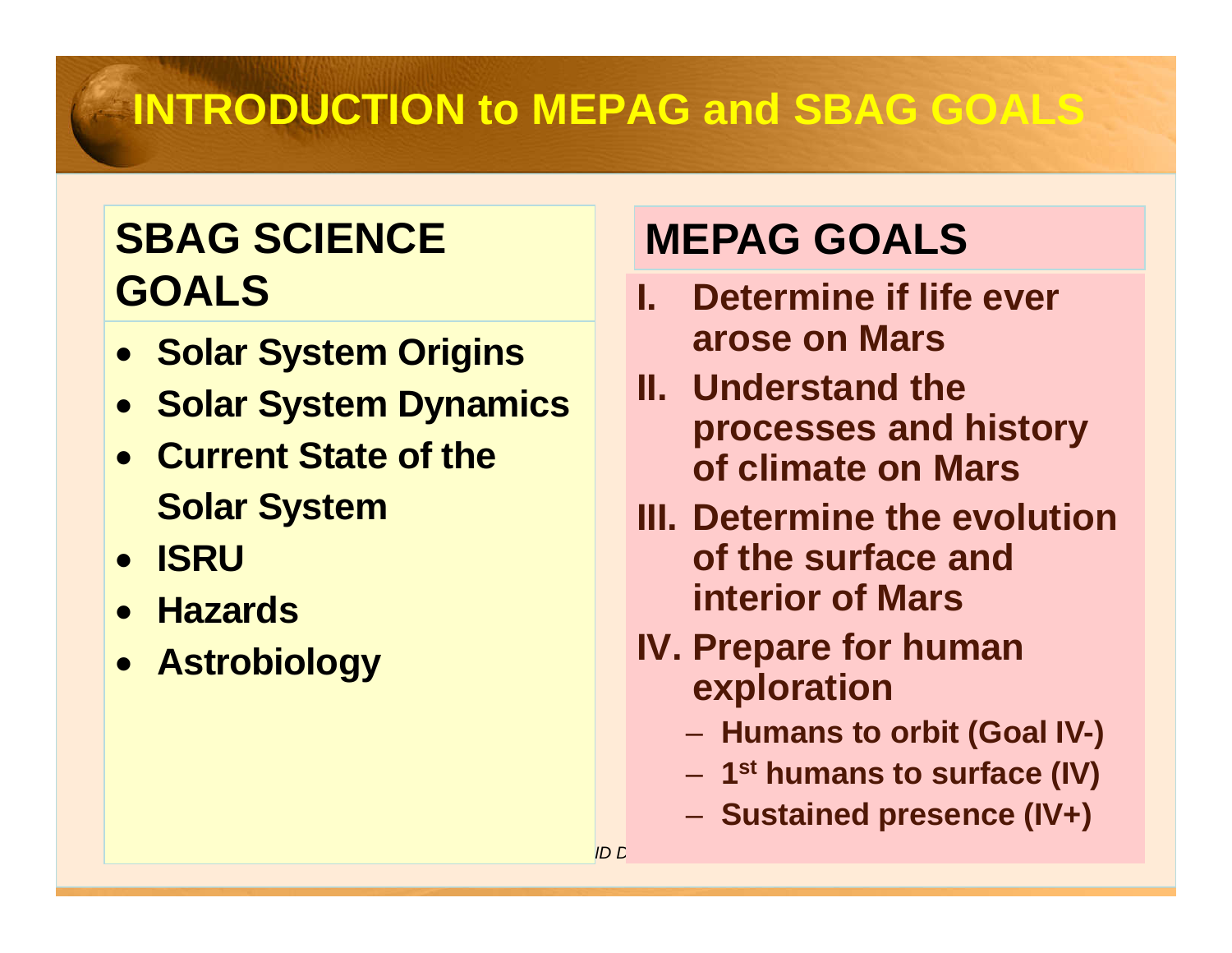## **4 potential HEO Goals in the Martian system**

### **SKGs can only be defined w.r.t. a specific goal.**

|      | <b>Goals evaluated, this study</b>                                           |                 |                                               |
|------|------------------------------------------------------------------------------|-----------------|-----------------------------------------------|
| Ref. | Goal                                                                         | <b>MEPAG</b>    | Linkage                                       |
|      | A. Achieve the first human<br>mission to Mars orbit                          | <b>Goal IV-</b> |                                               |
|      | <b>B.</b> Achieve the first human<br>mission to the martian surface          | <b>Goal IV</b>  | <b>Group A SKGs</b><br>also needed            |
|      | <b>C.</b> Achieve the first human<br>mission to the surface of               |                 | <b>Group A SKGs</b><br>also needed            |
|      | <b>Phobos and/or Deimos</b><br>D. Sustained human presence on<br><b>Mars</b> | Goal IV+        | Group A,B, (C?)<br><b>SKGs also</b><br>needed |
|      | PREDECISIONAL FOR PLANNING AND DISCUSSION PURPOSES ONLY                      |                 |                                               |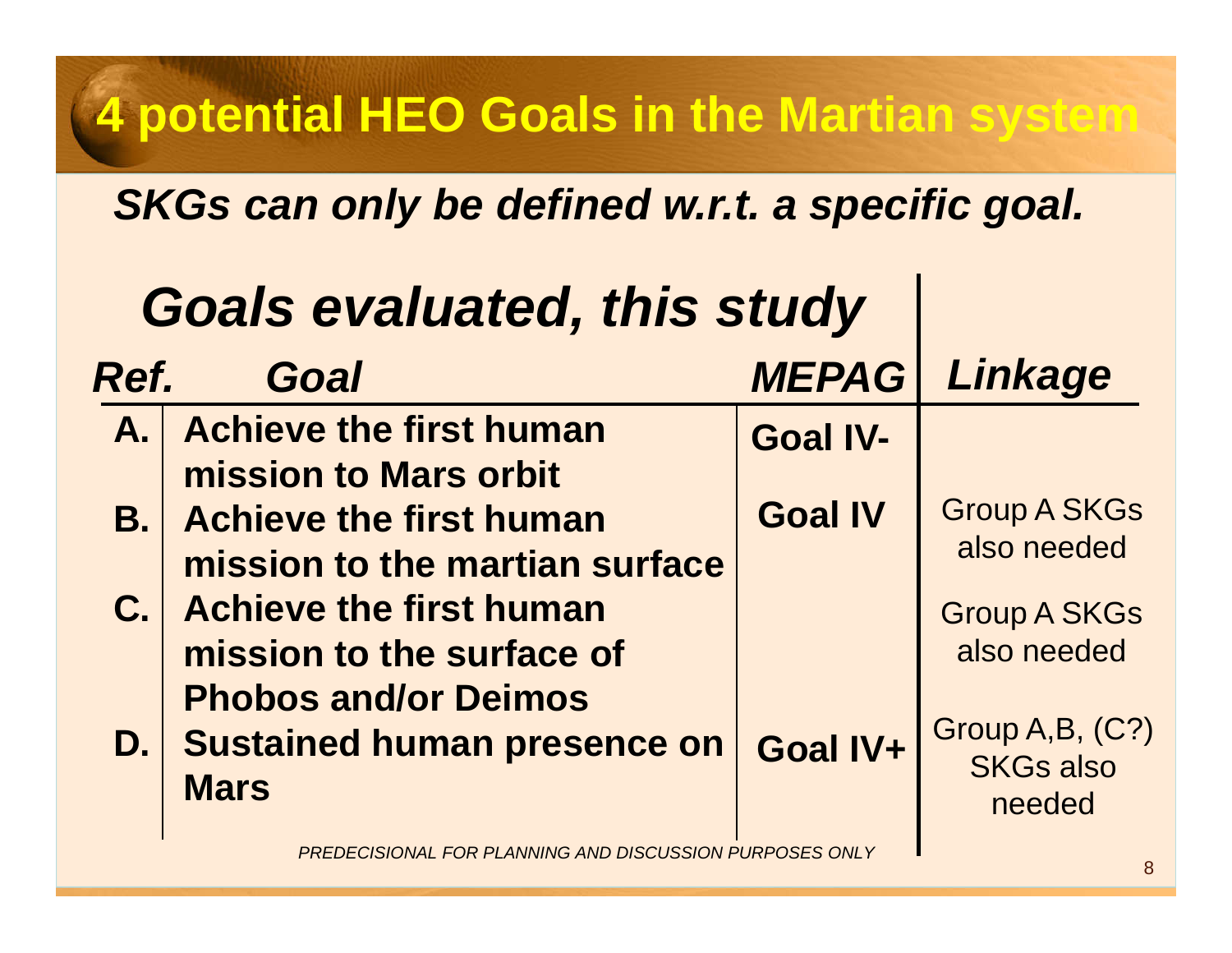## **SKGs and Decomposition**

- $\bullet$  **We have identified 17 SKGs associated with the four HEO goals.**
	- **Full statements of the knowledge gaps are listed in Appendix I.**
- $\bullet$  **About 60 Gap-Filling Activities (GFAs) have been identified that would address the 17 SKGs.**
	- $\checkmark$ **Detailed analysis of the GFAs is in Appendix II.**
	- **The GFAs have different priorities and degrees of urgency (see GFA Analysis on Slides #11-12)**
	- $\checkmark$  **Only about half of the GFAs would require use of the Mars flight program.**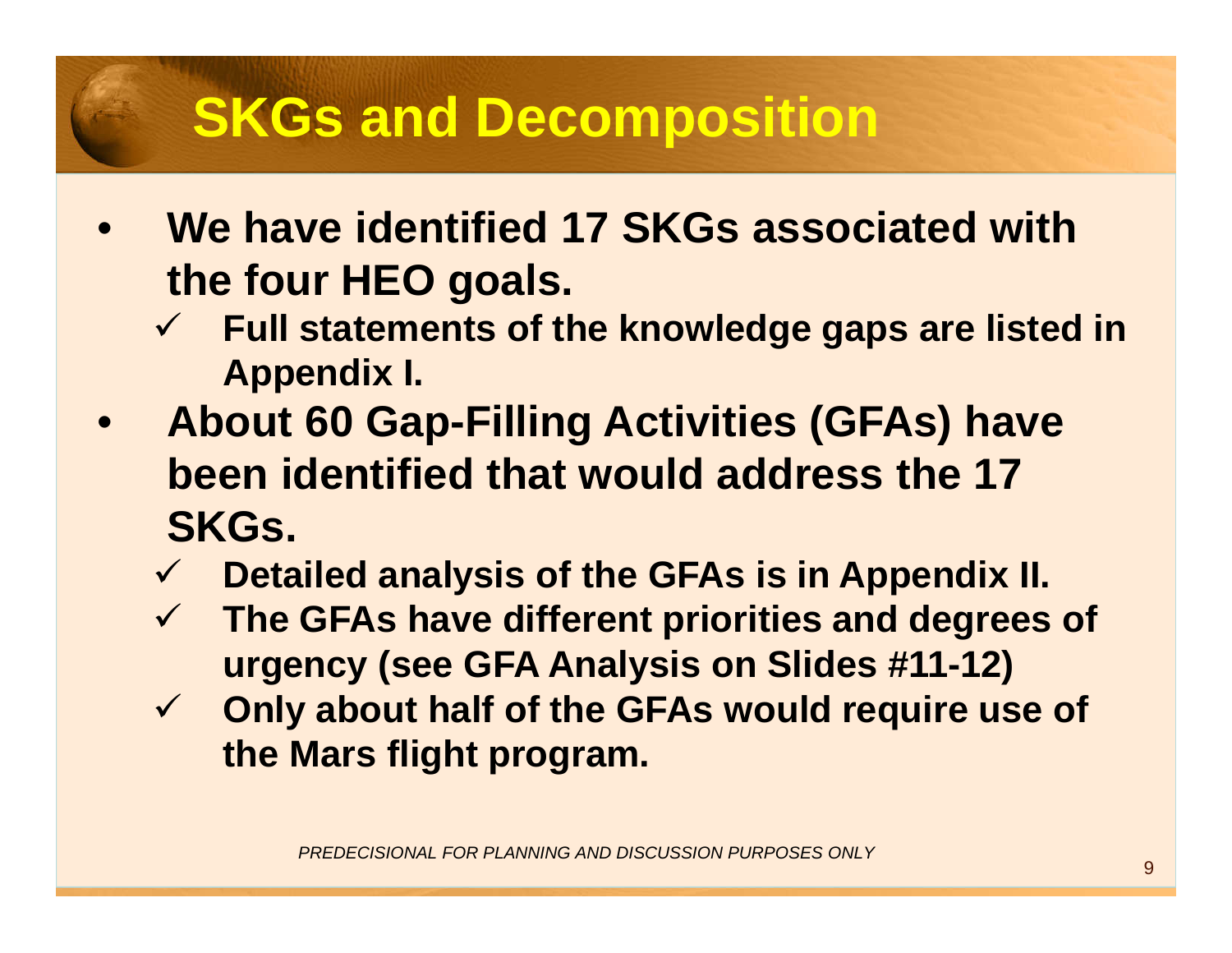# **Notes to Accompany GFA Analysis**

• The following 2 slides are an abridged version of a large spreadsheet that has much more detail, including justification and implementation notes.

| <b>Priorities are defined as follows:</b> |                                                                                         |
|-------------------------------------------|-----------------------------------------------------------------------------------------|
| High:                                     | Recognized as an enabling critical need or mitigates high risk items (items can include |
|                                           | crew or architectural performance)                                                      |
| Medium:                                   | Less definitive need or mitigates moderate risk items                                   |
| Low:                                      | Need uncertain or mitigates lower risk items                                            |
| <b>Timing is defined as follows:</b>      |                                                                                         |
| $IV-$ :                                   | Needed to plan human missions to Mars orbit                                             |
| $IV - P/D$ :                              | Needed to plan human missions to Phobos/Deimos                                          |
| IV Early:                                 | Needed to plan architecture of the first human missions to the martian surface          |
| <b>IV Late:</b>                           | Needed to design systems for first human missions to the martian surface                |
| $IV+$ :                                   | Needed for sustained human presence on the martian surface                              |

- • The Technology items were given a quick prioritization, but not assessed in detail. This is future work that needs follow up.
- •There are important linkages between science and technology that need further evaluation.
- •The boundary between upper and lower atmosphere, as used in this report, is  $\sim$ 20 km elevation.
- • Color coding: Orange—requires Mars flight; Blue—can be done on Earth; Yellowtechnology, location varies.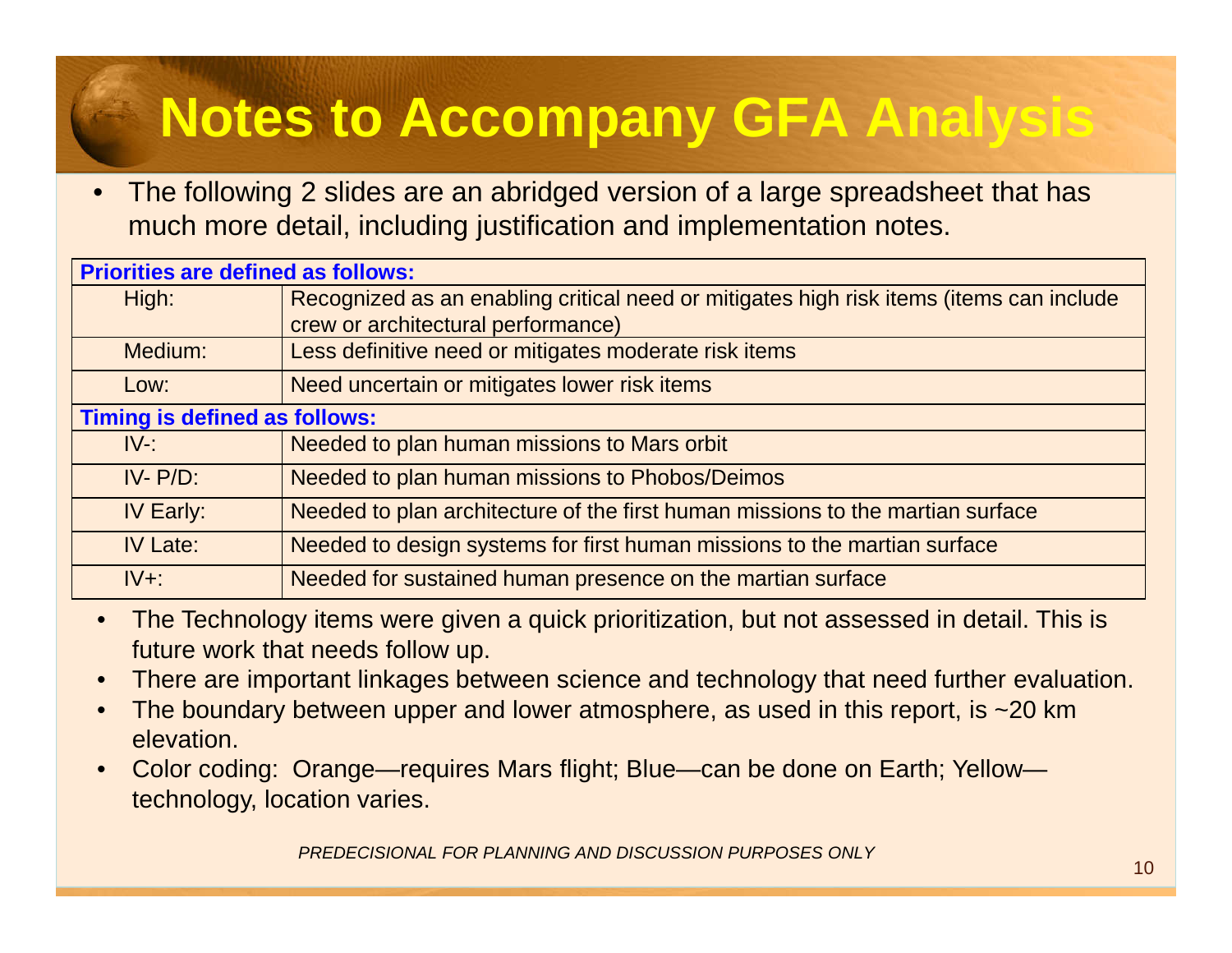# **GFA Analysis (1 of 2)**

|                | <b>SKG</b>                          | <b>Gap-Filling Activity</b>                                                                                               |                                                                                                                                                                                                                                                                                                                                                                                                                                                                                                                                                                                                                                                                                                                                                                                                                               | Timing         | <b>Location</b>                      |  |
|----------------|-------------------------------------|---------------------------------------------------------------------------------------------------------------------------|-------------------------------------------------------------------------------------------------------------------------------------------------------------------------------------------------------------------------------------------------------------------------------------------------------------------------------------------------------------------------------------------------------------------------------------------------------------------------------------------------------------------------------------------------------------------------------------------------------------------------------------------------------------------------------------------------------------------------------------------------------------------------------------------------------------------------------|----------------|--------------------------------------|--|
|                |                                     | A1-1. Global temperature field.                                                                                           | H.                                                                                                                                                                                                                                                                                                                                                                                                                                                                                                                                                                                                                                                                                                                                                                                                                            | $IV -$         | <b>Mars Orbit</b>                    |  |
| <b>A1</b>      | <b>Upper Atmosphere</b>             | A1-2. Global aerosol profiles and properties                                                                              |                                                                                                                                                                                                                                                                                                                                                                                                                                                                                                                                                                                                                                                                                                                                                                                                                               |                |                                      |  |
|                |                                     | A1-3. Global winds and wind profiles                                                                                      | M                                                                                                                                                                                                                                                                                                                                                                                                                                                                                                                                                                                                                                                                                                                                                                                                                             | $IV -$         | <b>Mars Orbit</b>                    |  |
| A2             | <b>Atm. Modeling</b>                | A2-1. Atm. Modeling.                                                                                                      | н                                                                                                                                                                                                                                                                                                                                                                                                                                                                                                                                                                                                                                                                                                                                                                                                                             | $IV -$         | <b>Earth</b>                         |  |
| A <sub>3</sub> | <b>Orbital Particulates</b>         | A3-1. Orbital particulate environment                                                                                     | $IV -$<br>н<br><b>Mars Orbit</b><br>$IV -$<br><b>Mars Orbit</b><br>M<br>$IV -$<br>H.<br><b>Earth or Mars Orbit</b><br>IV-<br>н<br><b>Earth or Mars Orbit</b><br>M<br>$IV -$<br><b>Earth or Mars Orbit</b><br>$IV -$<br><b>Earth</b><br>$IV -$<br>H.<br><b>Earth</b><br>$IV -$<br>н<br><b>Earth</b><br>$IV -$<br><b>Earth</b><br>н<br><b>IV Late</b><br><b>Mars Orbit</b><br>н<br><b>IV Early</b><br><b>Mars surface</b><br>M<br><b>IV Early</b><br><b>Mars surface</b><br>M<br><b>IV Early</b><br><b>Mars EDL</b><br><b>IV Late</b><br><b>Mars surface</b><br>L<br>н<br><b>IV Early</b><br><b>Mars EDL</b><br>н<br><b>IV Early</b><br><b>Earth or Mars Surface</b><br><b>IV Early</b><br><b>Sample return</b><br>н<br>M<br><b>IV Late</b><br><b>Mars surface</b><br><b>IV Late</b><br><b>Mars surface and Mars orbit</b><br>M |                |                                      |  |
|                |                                     | A4-1. Autonomous rendezvous and docking demo                                                                              |                                                                                                                                                                                                                                                                                                                                                                                                                                                                                                                                                                                                                                                                                                                                                                                                                               |                |                                      |  |
|                | <b>Technology:</b>                  | A4-2. Optical Comm. Tech demo                                                                                             |                                                                                                                                                                                                                                                                                                                                                                                                                                                                                                                                                                                                                                                                                                                                                                                                                               |                |                                      |  |
|                |                                     | A4-3. Aerocapture demo                                                                                                    |                                                                                                                                                                                                                                                                                                                                                                                                                                                                                                                                                                                                                                                                                                                                                                                                                               |                |                                      |  |
| <b>A4</b>      | <b>To/from Mars</b>                 | A4-4. Auto systems tech demo                                                                                              |                                                                                                                                                                                                                                                                                                                                                                                                                                                                                                                                                                                                                                                                                                                                                                                                                               |                |                                      |  |
|                |                                     | A4-5. In space prop tech demo                                                                                             |                                                                                                                                                                                                                                                                                                                                                                                                                                                                                                                                                                                                                                                                                                                                                                                                                               |                |                                      |  |
|                | <b>System</b>                       | A4-6. Life support tech demo                                                                                              |                                                                                                                                                                                                                                                                                                                                                                                                                                                                                                                                                                                                                                                                                                                                                                                                                               |                |                                      |  |
|                |                                     | A4-7. Mechanisms tech demo                                                                                                |                                                                                                                                                                                                                                                                                                                                                                                                                                                                                                                                                                                                                                                                                                                                                                                                                               |                |                                      |  |
|                |                                     | <b>B1-1. Dust Climatology</b>                                                                                             |                                                                                                                                                                                                                                                                                                                                                                                                                                                                                                                                                                                                                                                                                                                                                                                                                               |                |                                      |  |
|                |                                     | <b>B1-2. Global surface pressure; local weather</b>                                                                       |                                                                                                                                                                                                                                                                                                                                                                                                                                                                                                                                                                                                                                                                                                                                                                                                                               |                |                                      |  |
|                |                                     | <b>B1-3. Surface winds</b>                                                                                                |                                                                                                                                                                                                                                                                                                                                                                                                                                                                                                                                                                                                                                                                                                                                                                                                                               |                |                                      |  |
| <b>B1</b>      | <b>Lower Atmosphere</b>             | <b>B1-4. EDL profiles</b>                                                                                                 |                                                                                                                                                                                                                                                                                                                                                                                                                                                                                                                                                                                                                                                                                                                                                                                                                               |                |                                      |  |
|                |                                     | <b>B1-5. Atmospheric Electricity conditions</b>                                                                           |                                                                                                                                                                                                                                                                                                                                                                                                                                                                                                                                                                                                                                                                                                                                                                                                                               |                |                                      |  |
|                |                                     | B1-6. EDL demo                                                                                                            |                                                                                                                                                                                                                                                                                                                                                                                                                                                                                                                                                                                                                                                                                                                                                                                                                               |                |                                      |  |
|                |                                     | <b>B1-7. Ascent demo</b>                                                                                                  |                                                                                                                                                                                                                                                                                                                                                                                                                                                                                                                                                                                                                                                                                                                                                                                                                               |                |                                      |  |
| <b>B2</b>      | <b>Back</b><br><b>Contamination</b> | <b>B2-1. Biohazards</b>                                                                                                   |                                                                                                                                                                                                                                                                                                                                                                                                                                                                                                                                                                                                                                                                                                                                                                                                                               |                |                                      |  |
|                |                                     | <b>B3-1. Neutrons with directionality</b>                                                                                 |                                                                                                                                                                                                                                                                                                                                                                                                                                                                                                                                                                                                                                                                                                                                                                                                                               |                |                                      |  |
|                | <b>Crew Health &amp;</b>            | B3-2. Simultaneous spectra of solar energetic particles in space<br>and in the surface.                                   |                                                                                                                                                                                                                                                                                                                                                                                                                                                                                                                                                                                                                                                                                                                                                                                                                               |                |                                      |  |
| <b>B3</b>      |                                     | B3-3. Spectra of galactic cosmic rays in space.                                                                           |                                                                                                                                                                                                                                                                                                                                                                                                                                                                                                                                                                                                                                                                                                                                                                                                                               | <b>IV Late</b> | <b>NEAR EARTH</b>                    |  |
|                | <b>Performance</b>                  | B3-4. Spectra of galactic cosmic rays on surface.                                                                         | M                                                                                                                                                                                                                                                                                                                                                                                                                                                                                                                                                                                                                                                                                                                                                                                                                             | <b>IV Late</b> | <b>Mars surface</b>                  |  |
|                |                                     | <b>B3-5. Toxicity of dust to crew</b>                                                                                     | M                                                                                                                                                                                                                                                                                                                                                                                                                                                                                                                                                                                                                                                                                                                                                                                                                             | <b>IV Late</b> | <b>Sample return</b>                 |  |
|                |                                     | <b>B3-6. Radiation protection demo</b>                                                                                    | н                                                                                                                                                                                                                                                                                                                                                                                                                                                                                                                                                                                                                                                                                                                                                                                                                             | <b>IV Late</b> | <b>Earth or Mars Surface</b>         |  |
|                |                                     | <b>B4-1. Electricity</b>                                                                                                  |                                                                                                                                                                                                                                                                                                                                                                                                                                                                                                                                                                                                                                                                                                                                                                                                                               | <b>IV Late</b> | <b>Mars surface</b>                  |  |
| <b>B4</b>      | <b>Dust Effects on</b>              | B4-2. Dust physical, chemical and electrical properties                                                                   | н                                                                                                                                                                                                                                                                                                                                                                                                                                                                                                                                                                                                                                                                                                                                                                                                                             | <b>IV Late</b> | <b>Mars Surface or Sample return</b> |  |
|                | <b>Surface Systems</b>              | <b>B4-3. Regolith physical properties and structure</b><br><u>PREDECISIUNAL FUR PLANNING AND DISCUSSIUN PURPUSES UNLY</u> | M                                                                                                                                                                                                                                                                                                                                                                                                                                                                                                                                                                                                                                                                                                                                                                                                                             | <b>IV Late</b> | <b>Mars Surface or Sample return</b> |  |

See notes on page 10. For full statements of SKGs, see Appendix 1.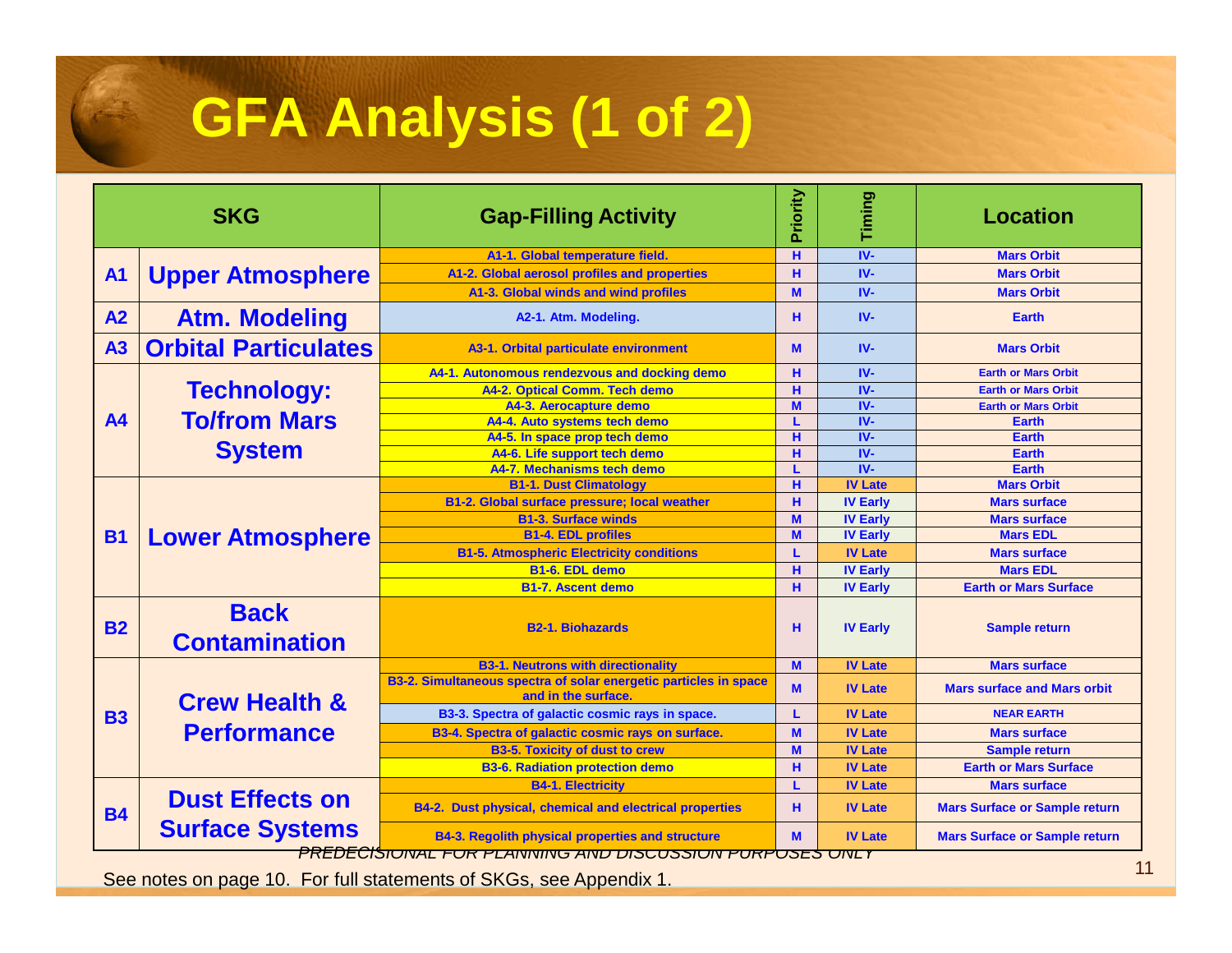# **GFA Analysis (2 of 2)**

|                                  | <b>SKG</b>                                                                                                                                                                                                                                                                                                                                                                                                                                                                                                          | <b>Gap-Filling Activity</b>                             | Priority                                                                                                                                                                                                                                                                                                                                                                                                                                                                                                                                                                                                                                                                                                            | Timing                                                                                                                                                                                                                                                                                                                                                                                                                                                                          | <b>Location</b>                      |
|----------------------------------|---------------------------------------------------------------------------------------------------------------------------------------------------------------------------------------------------------------------------------------------------------------------------------------------------------------------------------------------------------------------------------------------------------------------------------------------------------------------------------------------------------------------|---------------------------------------------------------|---------------------------------------------------------------------------------------------------------------------------------------------------------------------------------------------------------------------------------------------------------------------------------------------------------------------------------------------------------------------------------------------------------------------------------------------------------------------------------------------------------------------------------------------------------------------------------------------------------------------------------------------------------------------------------------------------------------------|---------------------------------------------------------------------------------------------------------------------------------------------------------------------------------------------------------------------------------------------------------------------------------------------------------------------------------------------------------------------------------------------------------------------------------------------------------------------------------|--------------------------------------|
|                                  |                                                                                                                                                                                                                                                                                                                                                                                                                                                                                                                     | <b>B5-1. Identify and map special regions</b>           | н                                                                                                                                                                                                                                                                                                                                                                                                                                                                                                                                                                                                                                                                                                                   | <b>IV Late</b>                                                                                                                                                                                                                                                                                                                                                                                                                                                                  | <b>Mars surface and Mars orbit</b>   |
|                                  | <b>Forward</b>                                                                                                                                                                                                                                                                                                                                                                                                                                                                                                      | <b>B5-2. Model induced special regions</b>              | L                                                                                                                                                                                                                                                                                                                                                                                                                                                                                                                                                                                                                                                                                                                   | <b>IV Late</b>                                                                                                                                                                                                                                                                                                                                                                                                                                                                  | <b>Earth</b>                         |
| <b>B5</b>                        |                                                                                                                                                                                                                                                                                                                                                                                                                                                                                                                     | <b>B5-3. Microbial survival. Mars conditions</b>        |                                                                                                                                                                                                                                                                                                                                                                                                                                                                                                                                                                                                                                                                                                                     | <b>IV Late</b>                                                                                                                                                                                                                                                                                                                                                                                                                                                                  | Earth                                |
|                                  | <b>Contamination</b>                                                                                                                                                                                                                                                                                                                                                                                                                                                                                                | B5-4. Develop contaminant dispersal model               | M                                                                                                                                                                                                                                                                                                                                                                                                                                                                                                                                                                                                                                                                                                                   | <b>IV Late</b>                                                                                                                                                                                                                                                                                                                                                                                                                                                                  | Earth                                |
|                                  | <b>B5-5. Forward Contamination Tech demo</b><br><b>Atmospheric ISRU</b><br><b>B6-2. Dust column abundances</b><br><b>B6-3. Trace gas abundances</b><br><b>B7-2. Landing site selection</b><br><b>Landing Site and</b><br><b>B7-3. Trafficability</b><br><b>B7-4. Auto rover tech demo</b><br><b>Hazards</b><br><b>B7-5. Env exposure tech demo</b><br><b>B7-6. Sample handling tech demo</b><br><b>B8-1. Fission power tech demo</b><br><b>Phobos/Deimos</b><br><b>C1-1. Surface composition</b><br>surface science |                                                         | M                                                                                                                                                                                                                                                                                                                                                                                                                                                                                                                                                                                                                                                                                                                   | <b>IV Late</b>                                                                                                                                                                                                                                                                                                                                                                                                                                                                  | <b>Earth or Mars Surface</b>         |
|                                  |                                                                                                                                                                                                                                                                                                                                                                                                                                                                                                                     | B6-1. Dust physical, chemical and electrical properties | H.                                                                                                                                                                                                                                                                                                                                                                                                                                                                                                                                                                                                                                                                                                                  | <b>IV Late</b>                                                                                                                                                                                                                                                                                                                                                                                                                                                                  | <b>Mars Surface or Sample return</b> |
| <b>B6</b>                        |                                                                                                                                                                                                                                                                                                                                                                                                                                                                                                                     |                                                         | M<br><b>IV Late</b><br>L<br><b>Mars surface</b><br><b>IV Late</b><br><b>Mars Orbit</b><br>L<br>M<br><b>IV Late</b><br>M<br><b>IV Late</b><br><b>Mars surface</b><br><b>IV Late</b><br>L<br><b>IV Late</b><br>L.<br>H.<br><b>IV Late</b><br><b>Mars surface</b><br><b>IV Late</b><br>L<br>н<br><b>IV Late</b><br><b>Earth</b><br>$IV - P/D$<br>н<br>$IV - P/D$<br>L<br>M<br>$IV - P/D$<br>н<br>$IV - P/D$<br>$IV - P/D$<br>L.<br>н<br>$IV - P/D$<br>M<br>$IV +$<br><b>Earth</b><br>M<br>$IV +$<br>$IV +$<br>н<br><b>Sample return</b><br>н<br>$IV +$<br><b>Mars Orbit</b><br>M<br>$IV +$<br><b>Mars surface</b><br>M<br>$IV +$<br>н<br>$IV +$<br><b>Earth</b><br>н<br>$IV +$<br>Earth<br>н<br>$IV +$<br><b>Earth</b> |                                                                                                                                                                                                                                                                                                                                                                                                                                                                                 |                                      |
|                                  |                                                                                                                                                                                                                                                                                                                                                                                                                                                                                                                     |                                                         |                                                                                                                                                                                                                                                                                                                                                                                                                                                                                                                                                                                                                                                                                                                     |                                                                                                                                                                                                                                                                                                                                                                                                                                                                                 |                                      |
|                                  |                                                                                                                                                                                                                                                                                                                                                                                                                                                                                                                     | <b>B7-1. Regolith physical properties and structure</b> |                                                                                                                                                                                                                                                                                                                                                                                                                                                                                                                                                                                                                                                                                                                     | <b>Mars Surface and Sample return</b><br><b>Mars surface and Mars orbit</b><br><b>Earth or Mars Surface</b><br><b>Earth or Mars Surface</b><br><b>Phobos/Deimos rendezvous and lander</b><br><b>Phobos/Deimos rendezvous</b><br><b>Phobos/Deimos rendezvous</b><br><b>Phobos/Deimos rendezvous and lander</b><br><b>Phobos/Deimos rendezvous and lander</b><br><b>Phobos/Deimos rendezvous and lander</b><br><b>Earth or Mars Surface</b><br><b>Mars surface and Mars orbit</b> |                                      |
|                                  |                                                                                                                                                                                                                                                                                                                                                                                                                                                                                                                     |                                                         |                                                                                                                                                                                                                                                                                                                                                                                                                                                                                                                                                                                                                                                                                                                     |                                                                                                                                                                                                                                                                                                                                                                                                                                                                                 |                                      |
| <b>B7</b>                        |                                                                                                                                                                                                                                                                                                                                                                                                                                                                                                                     |                                                         |                                                                                                                                                                                                                                                                                                                                                                                                                                                                                                                                                                                                                                                                                                                     |                                                                                                                                                                                                                                                                                                                                                                                                                                                                                 |                                      |
|                                  |                                                                                                                                                                                                                                                                                                                                                                                                                                                                                                                     |                                                         |                                                                                                                                                                                                                                                                                                                                                                                                                                                                                                                                                                                                                                                                                                                     |                                                                                                                                                                                                                                                                                                                                                                                                                                                                                 |                                      |
|                                  |                                                                                                                                                                                                                                                                                                                                                                                                                                                                                                                     |                                                         |                                                                                                                                                                                                                                                                                                                                                                                                                                                                                                                                                                                                                                                                                                                     |                                                                                                                                                                                                                                                                                                                                                                                                                                                                                 |                                      |
|                                  |                                                                                                                                                                                                                                                                                                                                                                                                                                                                                                                     |                                                         |                                                                                                                                                                                                                                                                                                                                                                                                                                                                                                                                                                                                                                                                                                                     |                                                                                                                                                                                                                                                                                                                                                                                                                                                                                 |                                      |
| <b>B8</b>                        | <b>Tech: Mars Surface</b>                                                                                                                                                                                                                                                                                                                                                                                                                                                                                           |                                                         |                                                                                                                                                                                                                                                                                                                                                                                                                                                                                                                                                                                                                                                                                                                     |                                                                                                                                                                                                                                                                                                                                                                                                                                                                                 |                                      |
| C <sub>1</sub>                   |                                                                                                                                                                                                                                                                                                                                                                                                                                                                                                                     |                                                         |                                                                                                                                                                                                                                                                                                                                                                                                                                                                                                                                                                                                                                                                                                                     |                                                                                                                                                                                                                                                                                                                                                                                                                                                                                 |                                      |
|                                  |                                                                                                                                                                                                                                                                                                                                                                                                                                                                                                                     | C2-1. P/D electric and plasma environments              |                                                                                                                                                                                                                                                                                                                                                                                                                                                                                                                                                                                                                                                                                                                     |                                                                                                                                                                                                                                                                                                                                                                                                                                                                                 |                                      |
|                                  | <b>Phobos/Deimos</b>                                                                                                                                                                                                                                                                                                                                                                                                                                                                                                | <b>C2-2. P/D Gravitational field</b>                    |                                                                                                                                                                                                                                                                                                                                                                                                                                                                                                                                                                                                                                                                                                                     |                                                                                                                                                                                                                                                                                                                                                                                                                                                                                 |                                      |
|                                  |                                                                                                                                                                                                                                                                                                                                                                                                                                                                                                                     | C2-3. P/D regolith properties                           |                                                                                                                                                                                                                                                                                                                                                                                                                                                                                                                                                                                                                                                                                                                     |                                                                                                                                                                                                                                                                                                                                                                                                                                                                                 |                                      |
|                                  | surface Ops                                                                                                                                                                                                                                                                                                                                                                                                                                                                                                         | C <sub>2</sub> -4. P/D thermal environment              |                                                                                                                                                                                                                                                                                                                                                                                                                                                                                                                                                                                                                                                                                                                     |                                                                                                                                                                                                                                                                                                                                                                                                                                                                                 |                                      |
| C <sub>3</sub>                   | <b>Technology P/D</b>                                                                                                                                                                                                                                                                                                                                                                                                                                                                                               | C3-1. Anchoring and surface mobility demo               |                                                                                                                                                                                                                                                                                                                                                                                                                                                                                                                                                                                                                                                                                                                     |                                                                                                                                                                                                                                                                                                                                                                                                                                                                                 |                                      |
|                                  |                                                                                                                                                                                                                                                                                                                                                                                                                                                                                                                     | D1-1. Cryo storage demo                                 |                                                                                                                                                                                                                                                                                                                                                                                                                                                                                                                                                                                                                                                                                                                     |                                                                                                                                                                                                                                                                                                                                                                                                                                                                                 |                                      |
|                                  |                                                                                                                                                                                                                                                                                                                                                                                                                                                                                                                     | D1-2. Water ISRU demo                                   |                                                                                                                                                                                                                                                                                                                                                                                                                                                                                                                                                                                                                                                                                                                     |                                                                                                                                                                                                                                                                                                                                                                                                                                                                                 |                                      |
|                                  |                                                                                                                                                                                                                                                                                                                                                                                                                                                                                                                     | <b>D1-3. Hydrated mineral compositions</b>              |                                                                                                                                                                                                                                                                                                                                                                                                                                                                                                                                                                                                                                                                                                                     |                                                                                                                                                                                                                                                                                                                                                                                                                                                                                 |                                      |
|                                  | <b>Water Resources</b>                                                                                                                                                                                                                                                                                                                                                                                                                                                                                              | D1-4. Hydrated mineral occurrences                      |                                                                                                                                                                                                                                                                                                                                                                                                                                                                                                                                                                                                                                                                                                                     |                                                                                                                                                                                                                                                                                                                                                                                                                                                                                 |                                      |
|                                  |                                                                                                                                                                                                                                                                                                                                                                                                                                                                                                                     | D1-5. Shallow water ice composition and properties      |                                                                                                                                                                                                                                                                                                                                                                                                                                                                                                                                                                                                                                                                                                                     |                                                                                                                                                                                                                                                                                                                                                                                                                                                                                 |                                      |
| C <sub>2</sub><br>D <sub>1</sub> |                                                                                                                                                                                                                                                                                                                                                                                                                                                                                                                     | <b>D1-6. Shallow water ice occurrences</b>              |                                                                                                                                                                                                                                                                                                                                                                                                                                                                                                                                                                                                                                                                                                                     |                                                                                                                                                                                                                                                                                                                                                                                                                                                                                 |                                      |
|                                  | <b>Tech: Sustained</b>                                                                                                                                                                                                                                                                                                                                                                                                                                                                                              | <b>D2-1. Repeatedly land</b>                            |                                                                                                                                                                                                                                                                                                                                                                                                                                                                                                                                                                                                                                                                                                                     |                                                                                                                                                                                                                                                                                                                                                                                                                                                                                 |                                      |
| D <sub>2</sub>                   |                                                                                                                                                                                                                                                                                                                                                                                                                                                                                                                     | <b>D2-2. Sustain humans</b>                             |                                                                                                                                                                                                                                                                                                                                                                                                                                                                                                                                                                                                                                                                                                                     |                                                                                                                                                                                                                                                                                                                                                                                                                                                                                 |                                      |
|                                  | <b>Presence</b>                                                                                                                                                                                                                                                                                                                                                                                                                                                                                                     | <b>D2-3. Reduce logistical support</b>                  |                                                                                                                                                                                                                                                                                                                                                                                                                                                                                                                                                                                                                                                                                                                     |                                                                                                                                                                                                                                                                                                                                                                                                                                                                                 |                                      |

PREDECISIONAL FOR PLANNING AND DISCUSSION PURPOSES ONLYSee notes on page 10. For full statements of SKGs, see Appendix 1.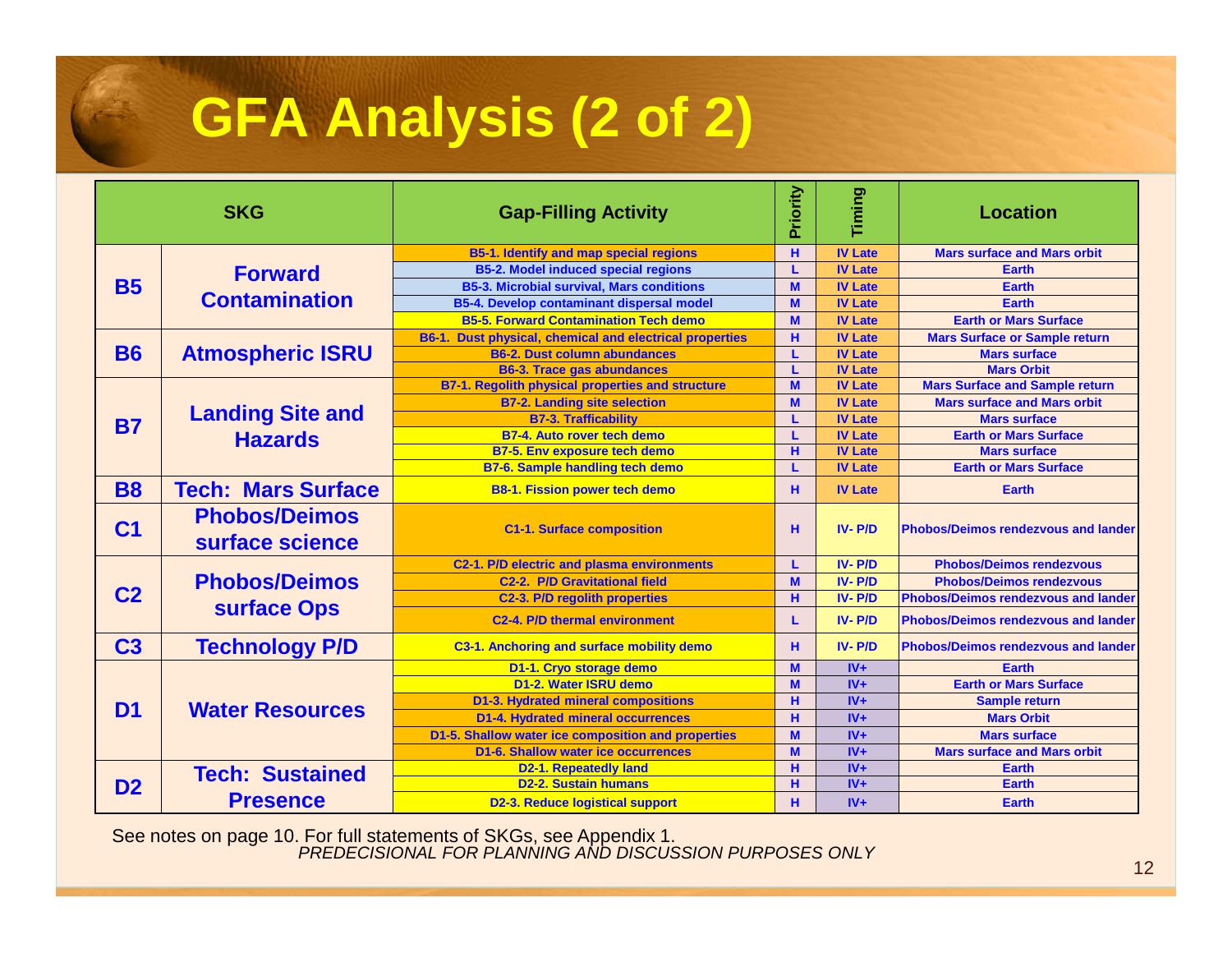## **GFA: Priority vs. Timing w DetailsHumans to Mars Orbit or Phobos/Deimos**

|          | IV-                                                                                                                                                                                                                                                                                                      | <b>P/D</b>                                                                                                                                                                                                                                                                        |
|----------|----------------------------------------------------------------------------------------------------------------------------------------------------------------------------------------------------------------------------------------------------------------------------------------------------------|-----------------------------------------------------------------------------------------------------------------------------------------------------------------------------------------------------------------------------------------------------------------------------------|
| Priority | A1-1. Global temperature field.<br><b>Mid-IR sounder</b><br>A1-2. Global aerosols<br><b>Mid-IR sounder</b><br><b>Vis sounder</b><br>A2-1. Atm. Modeling.<br>A4-1. Autonomous rendezvous & docking<br><b>demo</b><br>A4-2. Optical Comm.<br>A4-5. In space prop tech demo<br>A4-6. Life support tech demo | C1-1. P/D composition<br><b>High resolution orbital spectroscopy</b><br><b>Landed mineralogy/chemistry</b><br>$\bullet$<br>C2-3. P/D regolith properties<br>$\bullet$<br><b>High resolution orbital imagery</b><br><b>Landed geotechnical measurements</b><br>C3-1. P/D Tech demo |
|          | A1-3. Global wind<br>A3-1. Orb Partic.<br>A4-3. Aerocapt.                                                                                                                                                                                                                                                | C <sub>2</sub> -2. Grav field<br>$\bullet$                                                                                                                                                                                                                                        |
|          | A4-4. Auto sys<br><b>A4-7. Mech.</b>                                                                                                                                                                                                                                                                     | C2-1. Elec/plasma<br>C2-4. Thermal                                                                                                                                                                                                                                                |

**Color Key: Mars Orbiter Earth Technology demoPhobos / Deimos mission measurements**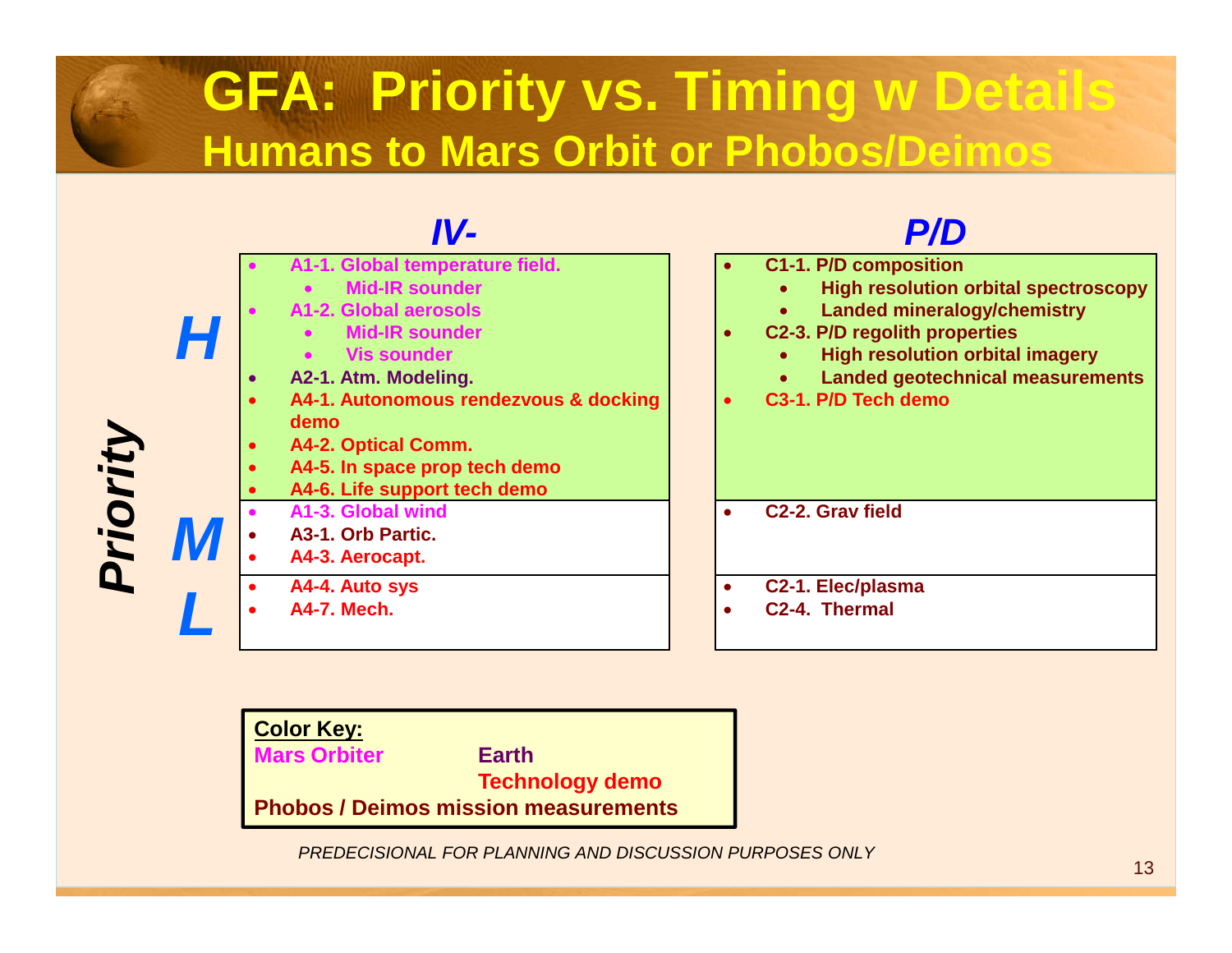### **Findings: Humans to Mars Orbit Only or Phobos/Deimos**

#### **Humans to Mars Orbit**

- • For a human mission to Mars orbit only, the high-priority gaps that need filling are:
	- data sets and associated models of atmospheric dynamics needed for the evaluation and possible implementation of aerocapture
	- certain technology demonstrations.

### **Humans to Phobos/Deimos**

• A human mission to the Phobos/Deimos surface would have three additional SKGs relative to a human mission to Mars orbit only. Closing those gaps would require a precursor mission that would land on one or both moons.

**FINDING #1**. The high-priority gaps for a human mission to Mars orbit relate to a) atmospheric data and models for evaluation of aerocapture, and b) technology demonstrations.

**FINDING #2**. A human mission to the Phobos/Deimos surface would require a precursor mission that would land on one or both moons.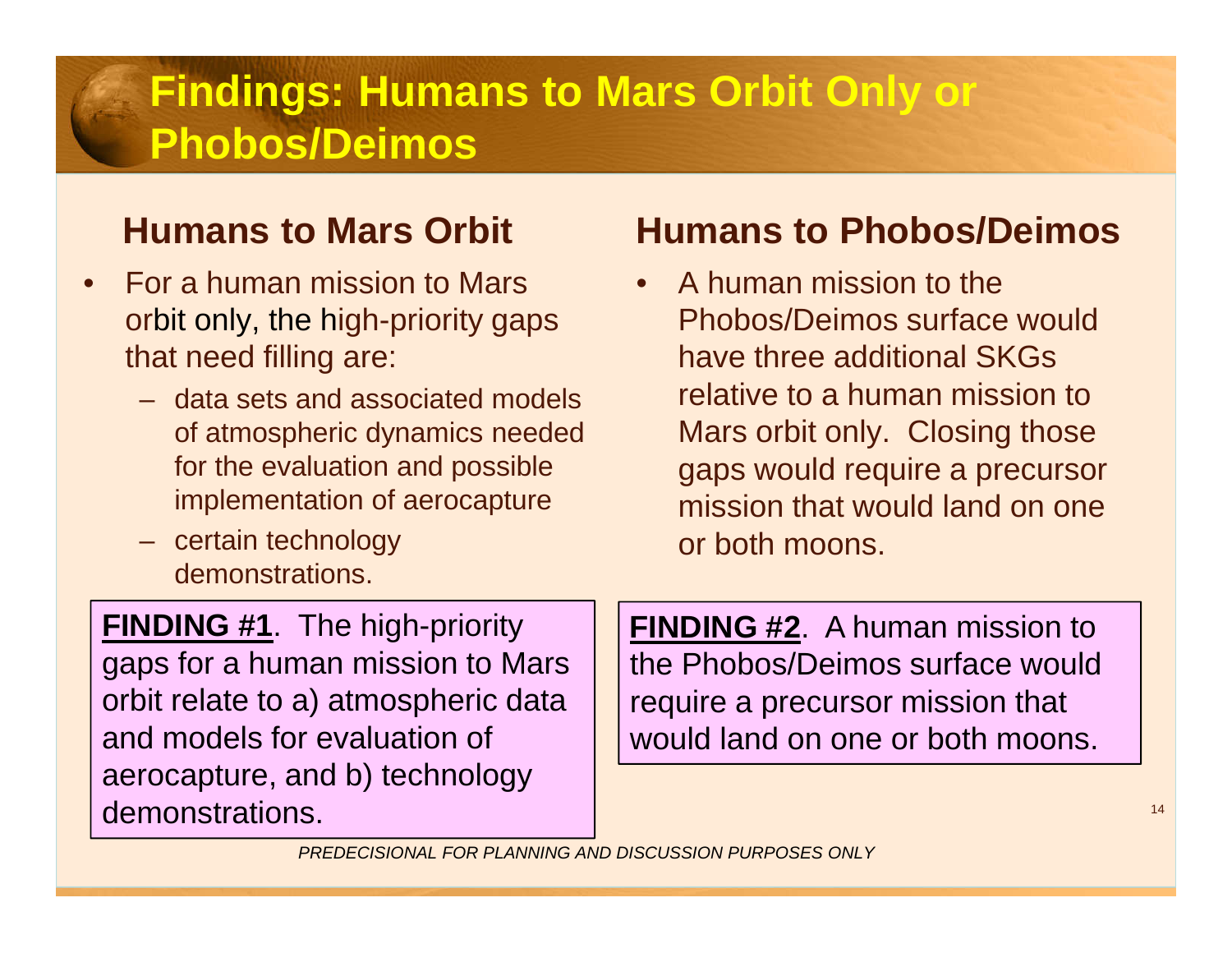## **GFA: Priority vs. Timing & Location(Humans to the Martian Surface)**

|          | <b>Timing</b> | $IV-$                                                                                                                                                                   | <b>IV early</b>                                                                             | <b>IV late</b>                                                                                                                                                                                                                                                                                                                                  | $IV+$                                                                                                                                                                                     |
|----------|---------------|-------------------------------------------------------------------------------------------------------------------------------------------------------------------------|---------------------------------------------------------------------------------------------|-------------------------------------------------------------------------------------------------------------------------------------------------------------------------------------------------------------------------------------------------------------------------------------------------------------------------------------------------|-------------------------------------------------------------------------------------------------------------------------------------------------------------------------------------------|
|          | H             | • A1-1, Global T<br>• A1-2. Aerosols<br>• A2-1. Atm models<br>• A4-1. Auto Rendez.<br>• A4-2. Optical Comm<br>• A4-5. Propul. demo<br>• A4-6. Life supp.<br><b>Demo</b> | • B1-2. Surf Pressure<br><b>B2-1. Biohazards</b><br>• B1-6. EDL demo<br>• B1-7. Ascent demo | B1-1. Dust clim.<br><b>B3-6. Rad. protect</b><br>$\bullet$<br>B4-2. Dust prop.<br>$\bullet$<br>B5-1. Special reg.<br>$\bullet$<br>B6-1. Dust prop.<br>$\bullet$<br><b>B7-5. Env expos</b><br>$\bullet$<br><b>B8-1. Fission pwr</b>                                                                                                              | D1-3. Hyd mins<br>$\bullet$<br>D1-4. Min occur<br>$\bullet$<br>D <sub>2</sub> -1. Land x N<br>$\bullet$<br>D <sub>2</sub> -2. Sustain<br>$\bullet$<br><b>D2-3. Logistics</b><br>$\bullet$ |
| Priority | IVI           | A1-3. Global wind<br>A3-1. Orb Partic.<br>A4-3. Aerocapture                                                                                                             | <b>B1-3. Surf winds</b><br>$\bullet$<br><b>B1-4. EDL profile</b><br>$\bullet$               | <b>B3-1. Neutrons</b><br>$\bullet$<br><b>B3-2. SEPs</b><br>$\bullet$<br><b>B3-4. Cosmic rays</b><br>$\bullet$<br><b>B3-5. Toxicity</b><br>$\bullet$<br><b>B4-3. Regolith</b><br>$\bullet$<br><b>B5-3. Microbe</b><br>$\bullet$<br><b>B5-4. Disprs model</b><br><b>B5-5, FPP</b><br><b>B7-1. Regolith</b>                                        | <b>D1-1. Cryo</b><br>$\bullet$<br>D1-2. water ISRU<br>$\bullet$<br>D1-5. Ice comp<br>$\bullet$<br>D <sub>1</sub> -6, Ice occur<br>$\bullet$                                               |
|          |               | A4-4. Auto sys<br>$\bullet$<br><b>A4-7. Mech.</b><br><b>Color Key:</b><br><b>Mars Orbiter</b><br><b>MSR</b><br><b>Mars Lander (Could be MSR landers)</b>                | <b>Earth</b><br><b>Technology demo</b>                                                      | <b>B7-2. Landng site</b><br><b>B1-5. Atm elec</b><br>$\bullet$<br><b>B3-3. Cosmic ray</b><br><b>B4-1. Elec</b><br><b>B4-4. Dust mit</b><br><b>B5-2. Model SpR</b><br><b>B6-2. Dust column</b><br>B6-3. Trace gas<br>$\bullet$<br><b>B7-3. Trafficability</b><br>$\bullet$<br><b>B7-4. Auto rover</b><br>$\bullet$<br><b>B7-6. Samp handling</b> | 15                                                                                                                                                                                        |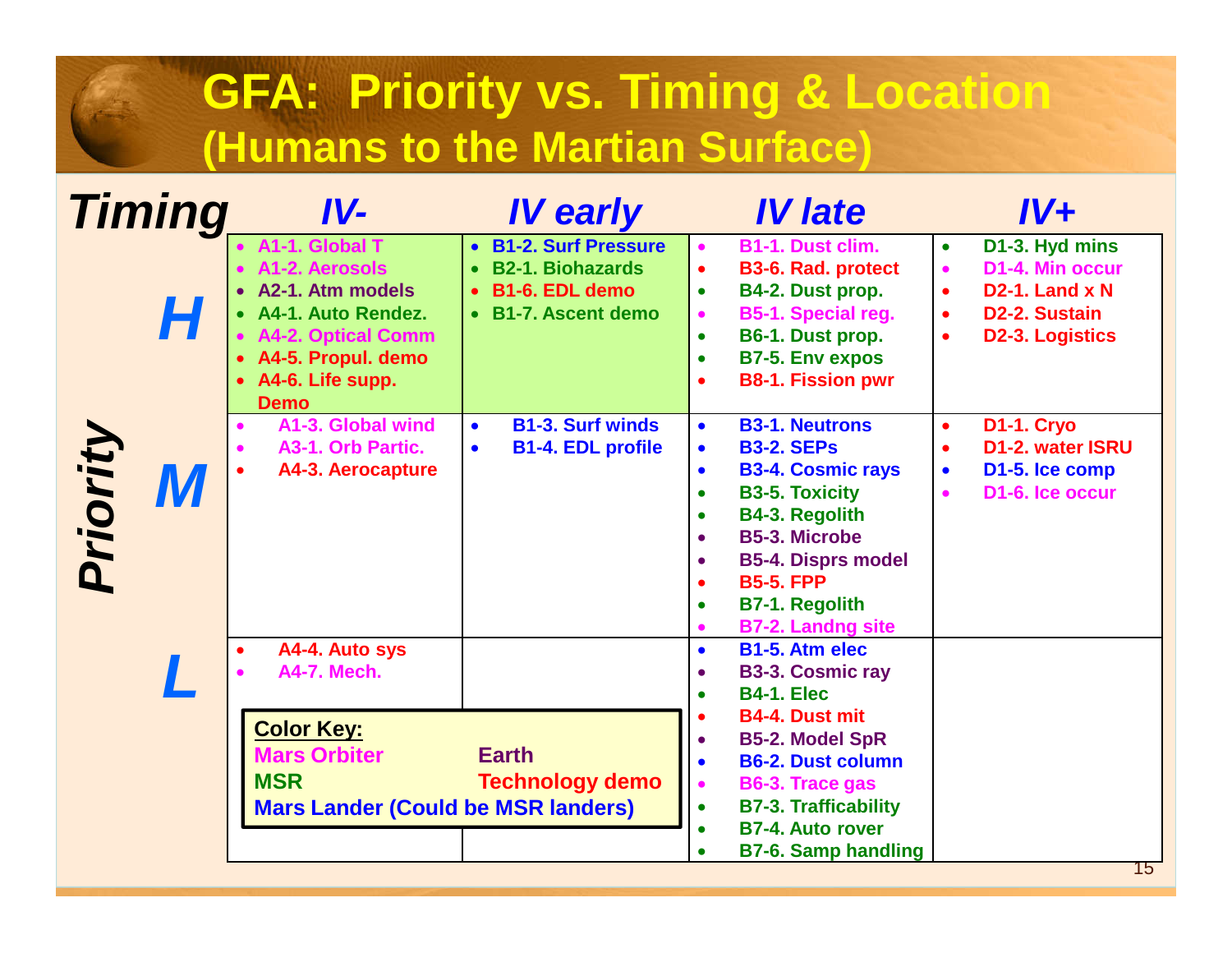## **High Priority, Early Timing—DETAILHumans to the Martian Surface**

#### **IV-Timing**

**H**

**Priority**

#### **IV early**

|           | A1-1. Global temperature field. |           | <b>B1-2. Global surface Pressure; local</b>    |
|-----------|---------------------------------|-----------|------------------------------------------------|
|           | Mid-IR sounder*                 |           | weather                                        |
|           | <b>A1-2. Global aerosols</b>    |           | <b>Pressure sensors*</b><br>$\bullet$          |
|           | • Mid-IR sounder*               |           | <b>Surface meteorology*</b><br>$\bullet$       |
|           | Vis sounder*<br>$\bullet$       |           | <b>Upward looking sounder*</b><br>$\bullet$    |
| $\bullet$ | A2-1. Atm. Modeling.            |           | <b>Pancam with sun filters*</b><br>$\bullet$   |
| $\bullet$ | A4-1. Autonomous rendezvous &   |           | <b>Upward looking IR sounder*</b><br>$\bullet$ |
|           | docking demo                    | $\bullet$ | B1-6. EDL demo at human landing scale          |
| $\bullet$ | A4-2. Optical Comm.             |           | <b>B2-1. Biohazards</b>                        |
| $\bullet$ | A4-5. In space prop tech demo   |           | Returned sample analysis*<br>$\bullet$         |
| $\bullet$ | A4-6. Life support tech demo    |           |                                                |
|           |                                 |           |                                                |

\* Example instruments. Other options may exist as well.

**Color Key: Mars Orbiter Earth Technology demo MSRMars Lander (Could be MSR landers)**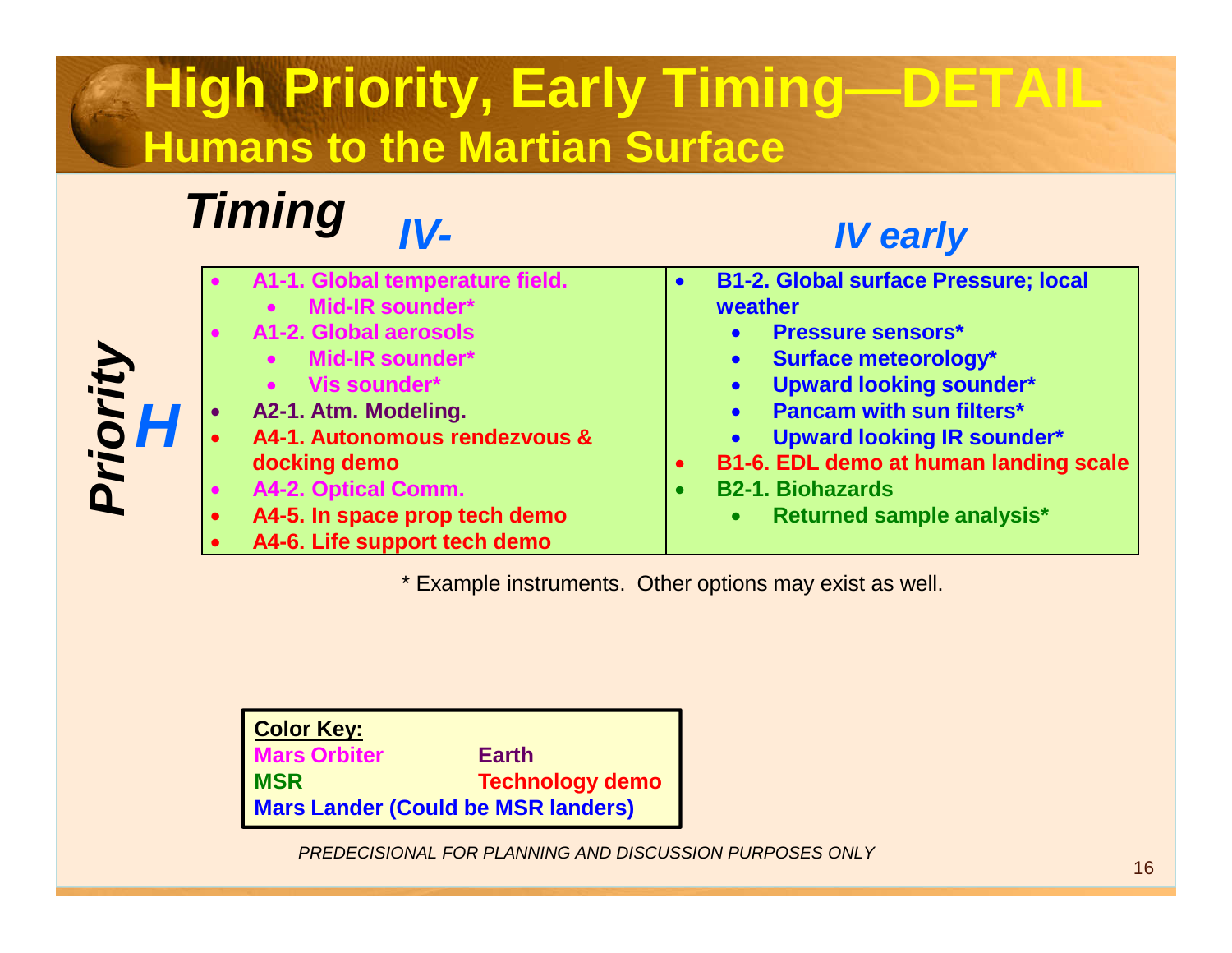## **Findings: Humans to the Martian Surface**

**FINDING #3**. The early robotic precursor program needed to support a human mission to the martian surface would consist of at least:

- •One orbiter
- •A surface sample return
- A lander/rover-based in situ set of measurements (which could be •made from a sample-caching rover)
- •Certain technology demonstrations

**FINDING #4**. P-SAG has not evaluated whether it is required to send a lander or rover to the actual human landing site before humans arrive.

**FINDING #5**. Several landed measurements need to be made simultaneously with orbital measurements.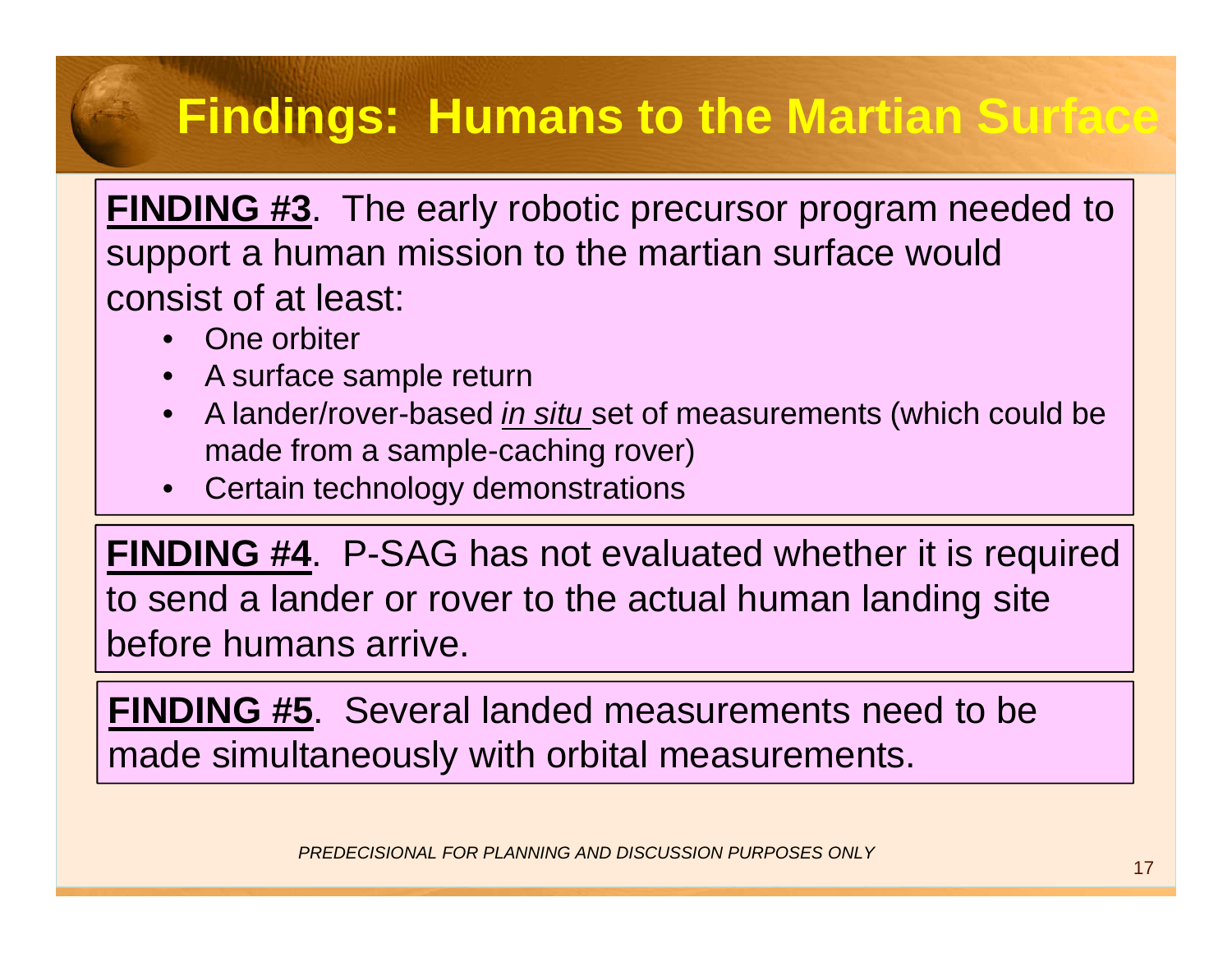## **Relationship of SKGs to Science**

**If the SKG is addressed, how well is the science question answered.**

## **SKGs**

|                                                                                                              |                                                                                                                                 |                         |                                                                 | A <sub>1</sub>   | A <sub>2</sub> | A <sub>3</sub>              | A4                                          | <b>B1</b>               | <b>B2</b> | <b>B3</b>                              | <b>B4</b>               | <b>B5</b>  | <b>B6</b>        | <b>B7</b>                           | <b>B8</b>                                    | C <sub>1</sub>           | C <sub>2</sub>                      | C <sub>3</sub>              | D <sub>1</sub>         | D <sub>2</sub>                    |
|--------------------------------------------------------------------------------------------------------------|---------------------------------------------------------------------------------------------------------------------------------|-------------------------|-----------------------------------------------------------------|------------------|----------------|-----------------------------|---------------------------------------------|-------------------------|-----------|----------------------------------------|-------------------------|------------|------------------|-------------------------------------|----------------------------------------------|--------------------------|-------------------------------------|-----------------------------|------------------------|-----------------------------------|
|                                                                                                              | <b>Objective</b>                                                                                                                | #                       | <b>Investigation (from 2010 MEPAG</b><br><b>Goals Document)</b> | Upper Atmosphere | Atm. Modeling  | <b>Orbital Particulates</b> | To/from<br>Technology: To/fr<br>Mars System | <b>Lower Atmosphere</b> | Back PP   | <b>Crew Health and<br/>Performance</b> | <b>Dust Effects</b>     | Forward PP | Atmospheric ISRU | Landing Site and<br>Surface Hazards | <b>Mars</b><br>Technology:<br><b>Surface</b> | Phobos/Deimos<br>Science | <b>Phobos/Deimos</b><br>surface Ops | Technology:<br>Phobo/Deimos | <b>Water Resources</b> | Technology:<br>Sustained Presence |
|                                                                                                              |                                                                                                                                 | -1.                     | <b>PRIOR HABITABILITY OF SURFACE ENVIRONMENTS</b>               |                  |                |                             |                                             |                         |           |                                        |                         |            |                  |                                     |                                              |                          |                                     |                             | S                      |                                   |
|                                                                                                              |                                                                                                                                 | $\overline{2}$          | <b>PRESERVATION POTENTIAL</b>                                   |                  |                |                             |                                             |                         |           |                                        |                         |            |                  |                                     |                                              |                          |                                     |                             |                        |                                   |
|                                                                                                              |                                                                                                                                 | 3                       | <b>EVIDENCE OF PRIOR HABITABILITY OR BIOSIGNATURES</b>          |                  |                |                             |                                             |                         |           |                                        |                         |            |                  |                                     |                                              |                          |                                     |                             |                        |                                   |
|                                                                                                              |                                                                                                                                 | 1                       | <b>PRESENTLY HABITABLE ENVIRONMENTS</b>                         |                  |                |                             |                                             |                         | Е         |                                        |                         | Е          |                  |                                     |                                              |                          |                                     |                             | S                      |                                   |
|                                                                                                              | m                                                                                                                               | $\overline{2}$          | <b>DEGRADATION OF LIFE SIGNATURES</b>                           |                  |                |                             |                                             |                         | S         |                                        |                         | Ε          |                  |                                     |                                              |                          |                                     |                             |                        |                                   |
| 出<br>Evolution<br>∢<br><b>Climate</b><br>σó<br>≓<br>ن<br>n<br>Geophysic<br>eology<br>m<br>ஶ<br><b>Phobos</b> |                                                                                                                                 | 3                       | <b>SEARCH FOR EXTANT LIFE</b>                                   |                  |                |                             |                                             |                         | E.        |                                        |                         | S          |                  |                                     |                                              |                          |                                     |                             |                        |                                   |
|                                                                                                              |                                                                                                                                 | 1                       | <b>CHARACTERIZE HYDROLOGICAL CYCLE</b>                          |                  |                |                             |                                             |                         |           |                                        |                         |            |                  |                                     |                                              |                          |                                     |                             | S                      |                                   |
|                                                                                                              |                                                                                                                                 | $\mathbf{2}$            | <b>BIOESSENTIAL ELEMENTS</b>                                    |                  |                |                             |                                             |                         |           |                                        |                         |            |                  |                                     |                                              |                          |                                     |                             |                        |                                   |
|                                                                                                              |                                                                                                                                 | 3                       | <b>POTENTIAL ENERGY SOURCES</b>                                 |                  |                |                             |                                             |                         |           |                                        |                         |            |                  |                                     |                                              |                          |                                     |                             |                        |                                   |
|                                                                                                              |                                                                                                                                 | 4                       | <b>OXIDATIVE / RADIATION HAZARDS</b>                            |                  |                |                             |                                             |                         | E.        | E                                      | <sub>S</sub>            |            |                  | S                                   |                                              |                          |                                     |                             |                        |                                   |
|                                                                                                              |                                                                                                                                 | $\mathbf 1$             | <b>WATER, CO2, AND DUST PROCESSES</b>                           | E.               | E.             |                             |                                             | Е                       |           | <sub>S</sub>                           | <sub>S</sub>            |            | Е                | <sub>S</sub>                        |                                              |                          |                                     |                             | S                      |                                   |
|                                                                                                              |                                                                                                                                 | $\overline{2}$          | PHOTOCHEMICAL SPECIES                                           | S                | S              |                             |                                             | $\mathbf{s}$            | Е         |                                        | S                       |            | Е                |                                     |                                              |                          |                                     |                             |                        |                                   |
|                                                                                                              |                                                                                                                                 | 3                       | <b>VOLATILE AND DUST EXCHANGE</b>                               | S                | <sub>S</sub>   |                             |                                             | <sub>S</sub>            |           |                                        | S                       |            | Ē                |                                     |                                              |                          |                                     |                             |                        |                                   |
|                                                                                                              |                                                                                                                                 | $\overline{\mathbf{4}}$ | <b>SEARCH FOR MICROCLIMATES</b>                                 |                  |                |                             |                                             |                         | S.        |                                        | $\overline{\mathbf{s}}$ | <b>S</b>   | S.               |                                     |                                              |                          |                                     |                             |                        |                                   |
|                                                                                                              |                                                                                                                                 | $\mathbf{1}$            | <b>ISOTOPIC, NOBLE, &amp; TRACE GAS CHANGES W/ OBLIQUITY</b>    |                  |                |                             |                                             |                         |           |                                        |                         |            |                  |                                     |                                              |                          |                                     |                             |                        |                                   |
|                                                                                                              |                                                                                                                                 | $\overline{2}$          | <b>STRATIGRAPHIC RECORD--PLD</b>                                |                  |                |                             |                                             |                         |           |                                        |                         |            |                  |                                     |                                              |                          |                                     |                             |                        |                                   |
|                                                                                                              |                                                                                                                                 | 3                       | <b>PERIGLACIAL PROCESSES</b>                                    |                  |                |                             |                                             |                         |           |                                        |                         |            |                  |                                     |                                              |                          |                                     |                             |                        |                                   |
|                                                                                                              |                                                                                                                                 | 1                       | <b>RATES OF ESCAPE OF KEY SPECIES</b>                           |                  |                |                             |                                             |                         |           |                                        |                         |            |                  |                                     |                                              |                          |                                     |                             |                        |                                   |
|                                                                                                              |                                                                                                                                 | $\overline{2}$          | <b>PHYS AND CHEM RECORDS</b>                                    |                  |                |                             | Not addressed                               |                         |           |                                        |                         |            |                  |                                     | Not addressed.                               |                          |                                     | Not addressed.              | $\mathbf{s}$           |                                   |
|                                                                                                              |                                                                                                                                 | $\mathbf{3}$            | <b>ISOTOPIC, NOBLE, AND TRACE GAS EVOLUTION</b>                 |                  |                |                             |                                             |                         |           |                                        |                         |            |                  |                                     |                                              |                          |                                     |                             |                        |                                   |
| Present<br><b>Recent</b><br>Ancien<br>Crust<br>ď.<br>Interior                                                |                                                                                                                                 | $\mathbf{1}$            | MINERALOGY OF GEOLOGIC UNITS                                    |                  |                |                             |                                             |                         |           | S                                      | Ε.                      |            |                  | Е                                   |                                              |                          |                                     |                             | Ε.                     |                                   |
|                                                                                                              |                                                                                                                                 | $\overline{2}$          | SEDIMENTARY PROCESSES AND EVOLUTION                             |                  |                |                             |                                             |                         |           | S                                      | <sub>S</sub>            |            |                  | <sub>S</sub>                        |                                              |                          |                                     |                             | S                      |                                   |
|                                                                                                              |                                                                                                                                 | 3                       | <b>ABSOLUTE AGES</b>                                            |                  |                |                             |                                             |                         |           |                                        |                         |            |                  |                                     |                                              |                          |                                     |                             |                        |                                   |
|                                                                                                              |                                                                                                                                 | $\overline{\mathbf{4}}$ | <b>HYDROTHERMAL ENVIRONMENTS</b>                                |                  |                |                             |                                             |                         | Ε.        |                                        |                         |            |                  |                                     |                                              |                          |                                     |                             | S                      |                                   |
|                                                                                                              |                                                                                                                                 | 5                       | <b>IGNEOUS PROCESSES AND EVOLUTION</b>                          |                  |                |                             |                                             |                         |           |                                        |                         |            |                  |                                     |                                              |                          |                                     |                             |                        |                                   |
|                                                                                                              |                                                                                                                                 | 6                       | <b>SURFACE-ATM INTERACTIONS</b>                                 |                  |                |                             |                                             |                         |           |                                        | S                       |            |                  | S                                   |                                              |                          |                                     |                             | S                      |                                   |
|                                                                                                              |                                                                                                                                 | $\overline{7}$          | <b>TECTONIC HISTORY OF CRUST</b>                                |                  |                |                             |                                             |                         |           |                                        |                         |            |                  |                                     |                                              |                          |                                     |                             |                        |                                   |
|                                                                                                              |                                                                                                                                 | 8                       | PRESENT STATE AND CYCLING OF WATER                              |                  |                |                             |                                             |                         |           |                                        |                         |            |                  |                                     |                                              |                          |                                     |                             | E.                     |                                   |
|                                                                                                              |                                                                                                                                 | 9                       | <b>CRUSTAL MAGNETIZATION</b>                                    |                  |                |                             |                                             |                         |           |                                        |                         |            |                  |                                     |                                              |                          |                                     |                             |                        |                                   |
|                                                                                                              |                                                                                                                                 | 10                      | <b>EFFECTS OF IMPACTS</b>                                       |                  |                |                             |                                             |                         |           |                                        |                         |            |                  |                                     |                                              |                          |                                     |                             |                        |                                   |
|                                                                                                              |                                                                                                                                 |                         | STRUCTURE AND DYNAMICS OF INTERIOR                              |                  |                |                             |                                             |                         |           |                                        |                         |            |                  |                                     |                                              |                          |                                     |                             |                        |                                   |
|                                                                                                              |                                                                                                                                 | $\mathbf{1}$            | ORIGIN AND HISTORY OF MAGNETIC FIELD                            |                  |                |                             |                                             |                         |           |                                        |                         |            |                  |                                     |                                              |                          |                                     |                             |                        |                                   |
|                                                                                                              |                                                                                                                                 | $\overline{2}$          | CHEMICAL AND THERMAL EVOLUTION                                  |                  |                |                             |                                             |                         |           |                                        |                         |            |                  |                                     |                                              |                          |                                     |                             |                        |                                   |
|                                                                                                              |                                                                                                                                 | 3                       |                                                                 |                  |                |                             |                                             |                         |           |                                        |                         |            |                  |                                     |                                              |                          |                                     |                             |                        |                                   |
|                                                                                                              |                                                                                                                                 | $\mathbf{1}$            | <b>ORIGIN</b>                                                   |                  |                |                             |                                             |                         |           |                                        |                         |            |                  |                                     |                                              | Е.                       | <sub>S</sub>                        |                             |                        |                                   |
|                                                                                                              | A. Past<br>habitabil<br>ity /life<br>Present<br>habitabil<br>ity/life<br>of<br>habitability<br>$\overline{\phantom{a}}$<br>Deim | $\overline{\mathbf{2}}$ | <b>COMPOSITION</b>                                              |                  |                |                             |                                             |                         |           |                                        |                         |            |                  |                                     |                                              | Е.                       | Ε                                   |                             |                        |                                   |
|                                                                                                              |                                                                                                                                 | 3                       | <b>INTERNAL STRUCTURE</b>                                       |                  |                |                             |                                             |                         |           |                                        |                         |            |                  |                                     |                                              |                          | Έ                                   |                             |                        |                                   |

**Scientific Objectives,**  Scientific Objectives,<br>Martian System **Martian System**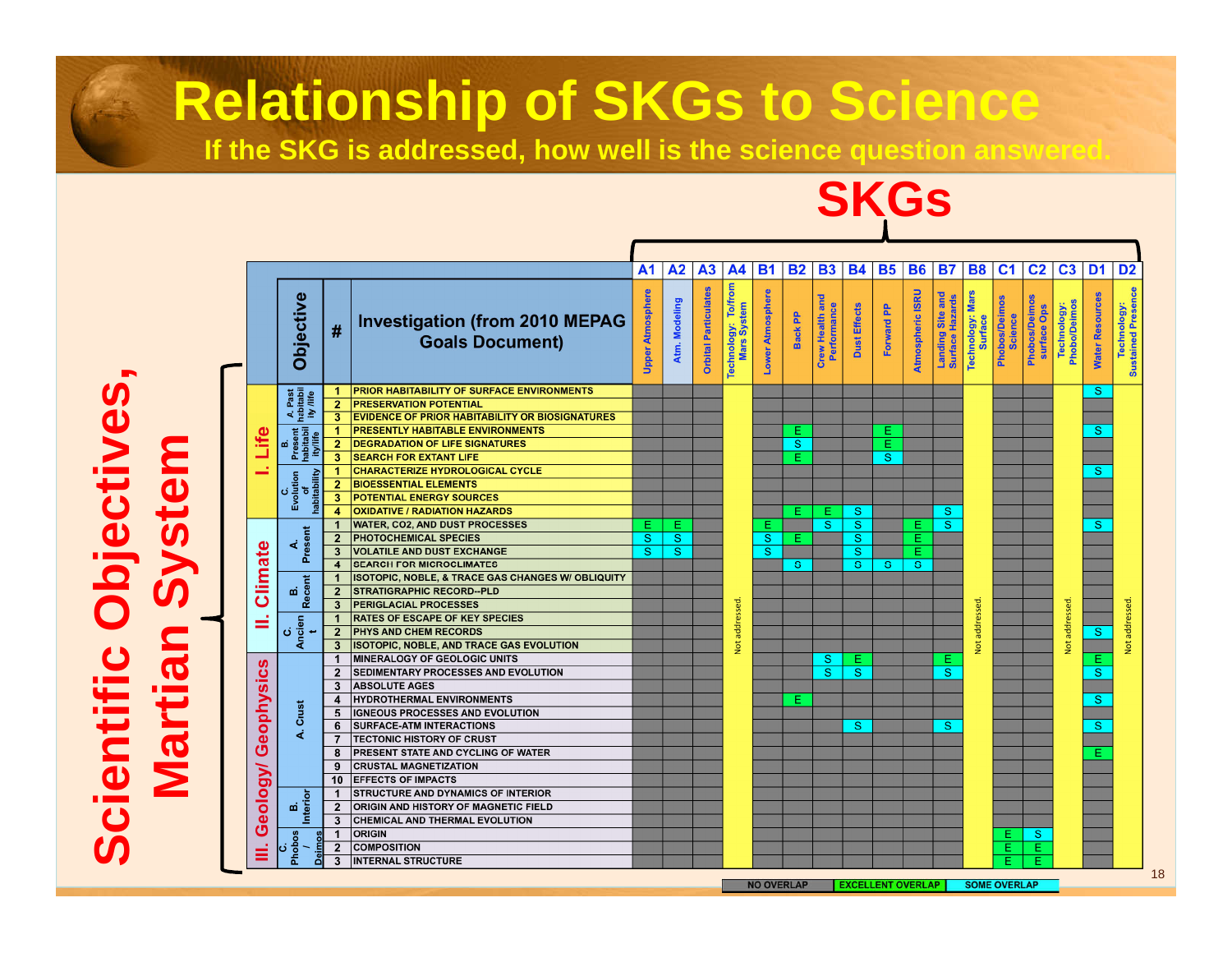### **Most Important Conclusion**

**FINDING #6**. There are five particularly important areas of overlap between HEO and science objectives (in these areas, mission concepts with dual purpose would be possible).

- 1. Mars: Seeking the signs of past life (Goal I)/ Water ISRU (SKG #D1).
- 2. Mars: Seeking the signs of present life (Goal I)/Modern surface water/ice (Goals I,II&III/ SKG #D1)/ Forward and back PP (SKG #B2-B5).
- 3. Mars: Atmospheric dynamics, weather, dust climatology (Goal II/SKG #A1-A2-B1)
- 4. Mars: Surface geology/chemistry (Goals I&III/SKG #B3-B4-B7)
- 5. P/D: General exploration of P/D (SBAG/SKG #C1-C2)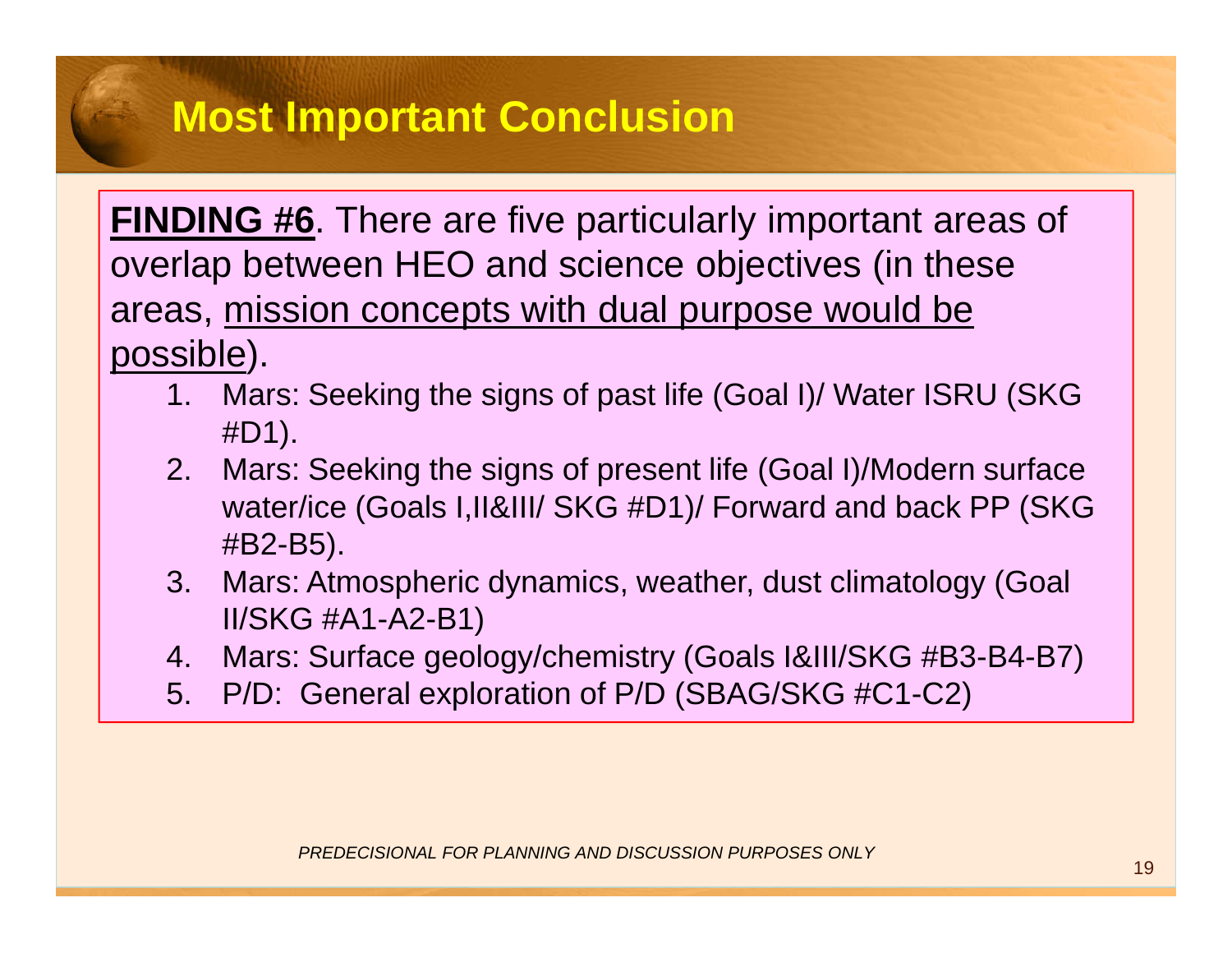### **Summary of Input into PlanningNext Potential Robotic Orbiter**

- • Orbital atmospheric information related to MOI/EDL is needed for any category of human mission to the martian system.
	- Atm T, aerosols, winds, pressure, and dust
		- Data very significantly enhanced by simultaneous surface measurements.
		- Long duration observations needed (>10 years)
- • High resolution imaging and orbital spectroscopy of the surface needed to support:
	- Forward PP assessments, especially change detection potentially related to special regions
	- Landing site selection and certification, and resource identification.
		- The data needed later, but the measurements could be made early.
- • Some technology demonstrations can be done from orbit
	- Optical communications is good overlap with high resolution imaging, providing bandwidth to return the data
- •Radiation—simultaneous orbital and surface measurements valuable.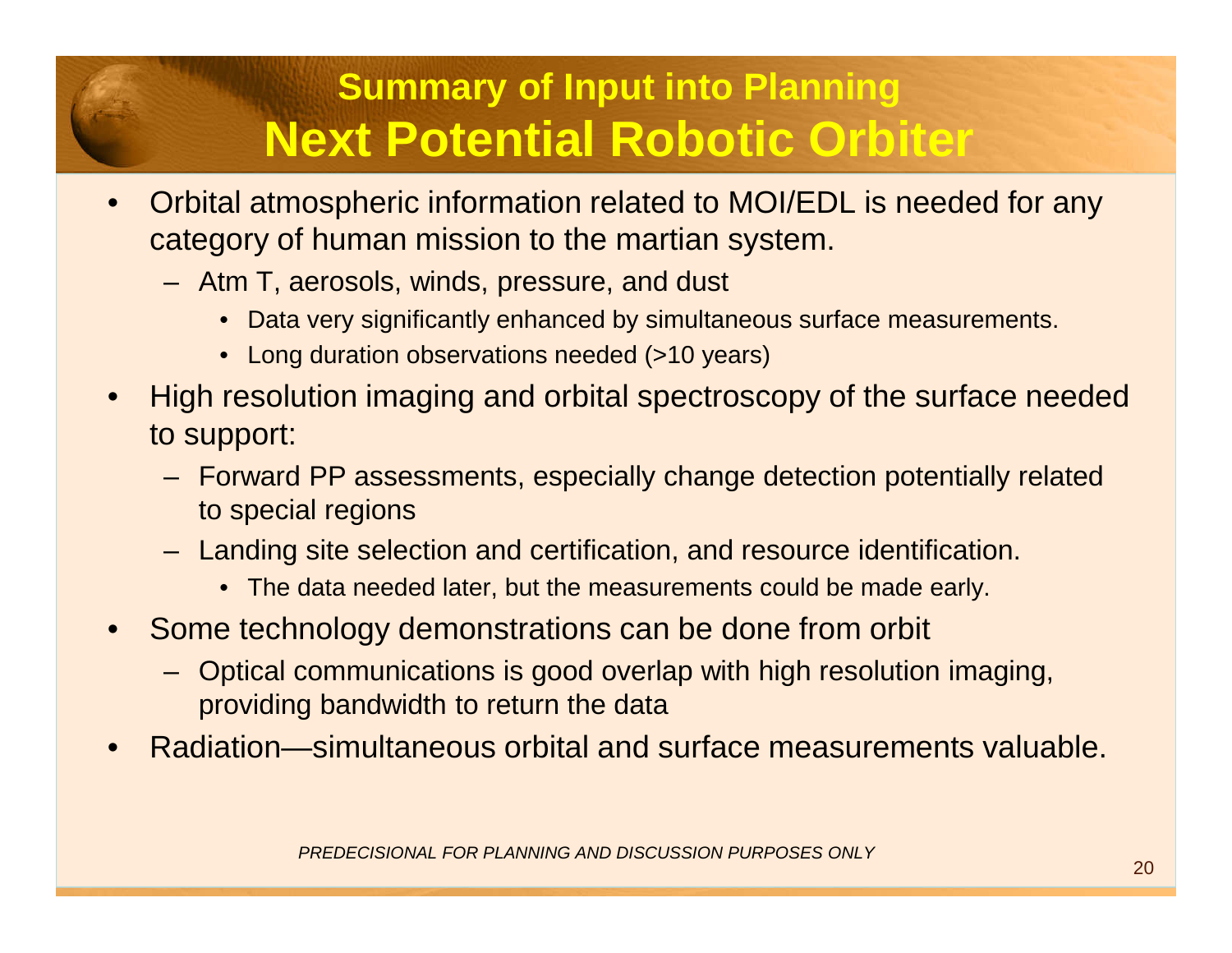### **Summary of Input into PlanningPotential Robotic Sample Return**

#### **To prepare for a human mission to the martian surface:**

- • Sample return is the only implementation that would address the required Back PP SKG.
- $\bullet$  MSR additionally the most effective way to address many other precursor information priorities (which could alternatively be done by in situ missions):
	- dust properties, regolith composition, hydrated mineral composition, regolith structure
	- Impact of dust on crew health/performance
- Could naturally make several high-priority technology demos:
	- Orbital rendezvous, ascent demonstration, sample handling
- • Elements of the MSR campaign could also be augmented to address:
	- Measurements: surface atmospheric measurements, radiationmeasurements, atmospheric electricity measurements
	- – Technology: Environmental exposure, autonomous rovers, dust mitigation, orbital rendezvous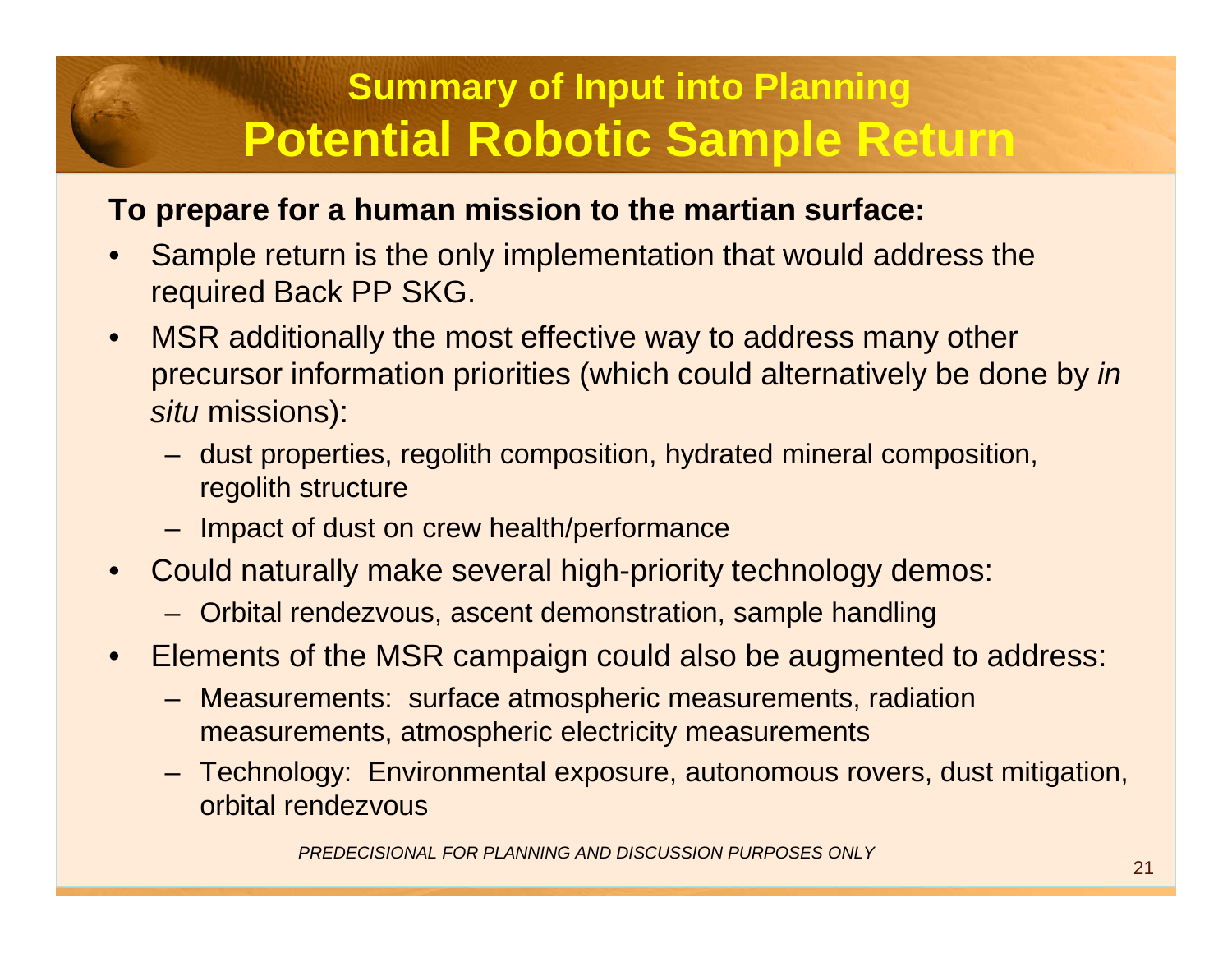### **Summary of Input into PlanningNext Potential Robotic Lander/Rover**

**To prepare for a human mission to the martian surface**, the following measurements could be made from either a fixed lander or a rover:

- EDL profiles (while passing through the atmosphere),
- Dust properties, regolith composition, regolith structure
	- A key question is whether these observations need to be made at the actual human landing site before the humans arrive
- Atmospheric observations (pressure et al.) simultaneous with downwardlooking orbital observations. Note that this could be optimized using a network of landed stations. Long lifetime is very important.
- Atmospheric electricity
- Radiation measurements. Needs to be done simultaneously with an orbital measurement.
- A lander/rover could make the following technology demos:
	- Sample handling, environmental exposure, autonomous rovers, dust mitigation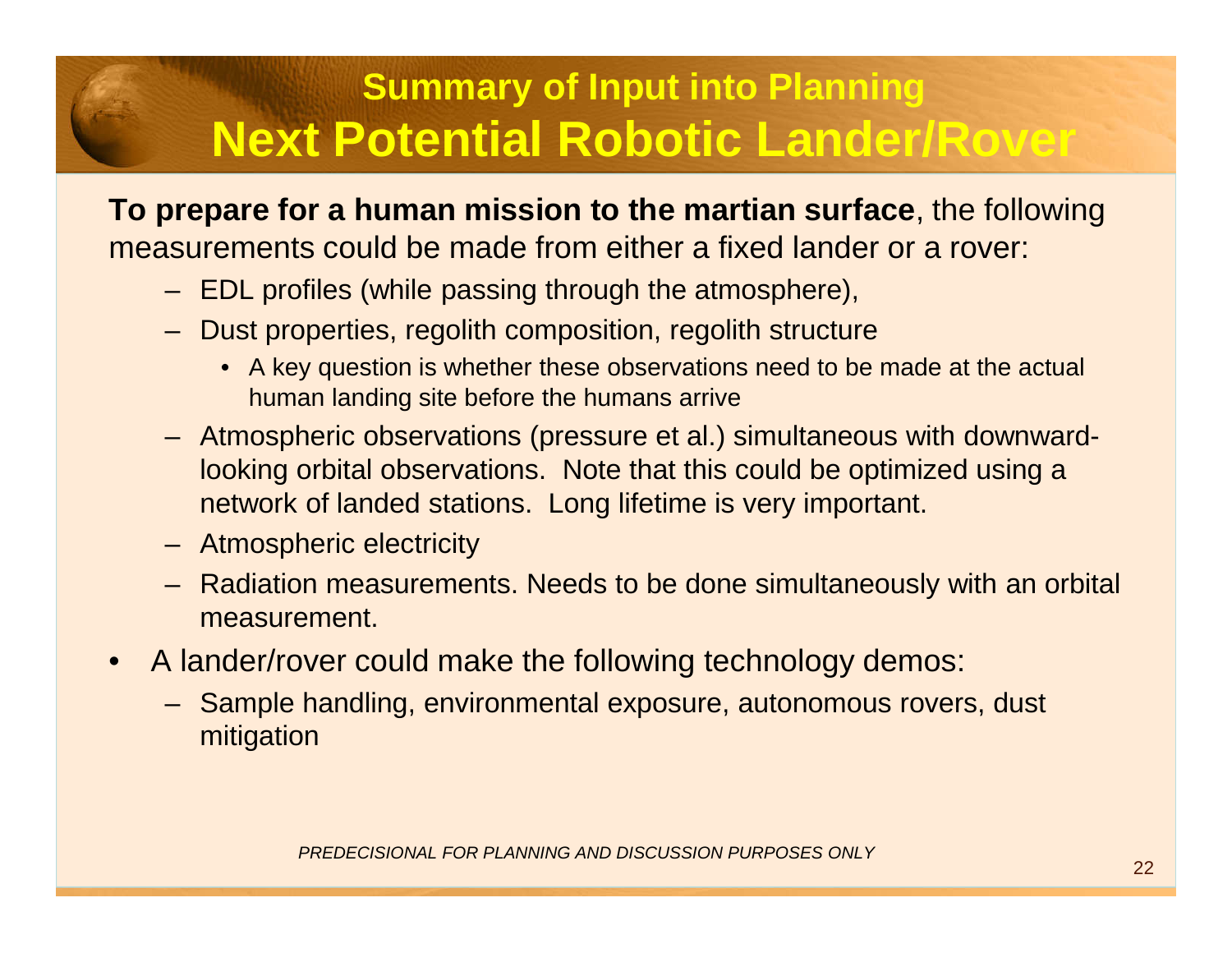### **Summary of Input into Planning Potential Phobos/Deimos Robotic Precursors**

#### **To prepare for a human mission to Phobos/Deimos,**

- Precursor data are needed at both the remote sensing scale and the landed scale. Both kinds of data could be collected in a single mission, if it had the right design.
	- Mission could be a Phobos/Deimos rendezvous with a landed element(s).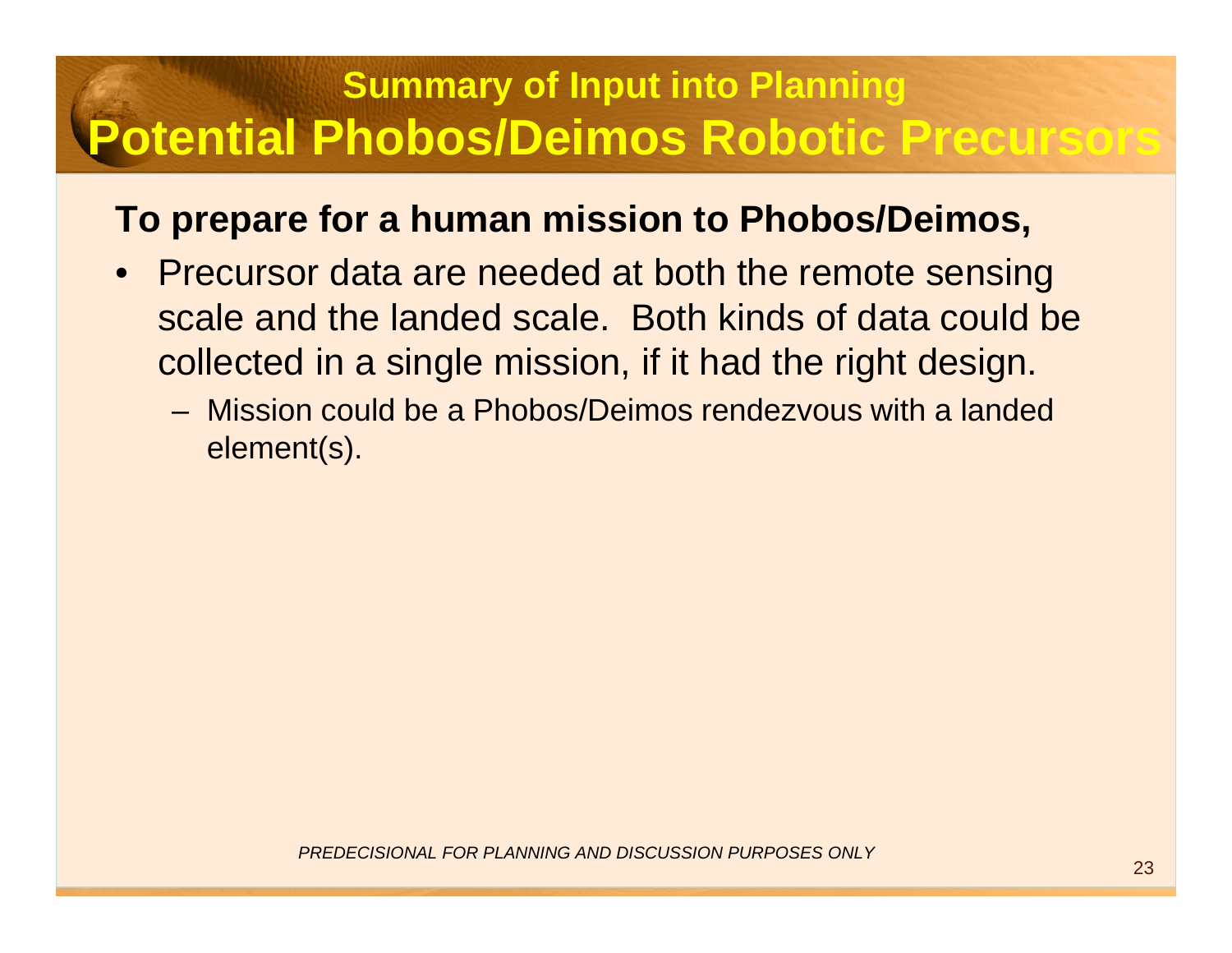## **STRATEGIC ISSUES**

P-SAG has identified three strategic issues that have multiple effects on forward planning. For more complete descriptions see Appendix 2.

#### **Possible Significance of Aerocapture (see Slide #8)**

- > Analysis of aerocapture indicates that it may provide a significant mass advantage when coupled with high-<br>thrust areaulaise, actorially leading to a reduction in the number of Earth lougabes. thrust propulsion, potentially leading to a reduction in the number of Earth launches.
- ► Performing aerocapture on a Mars orbit mission would mature aeroassist technology for potential application to<br>● Mars aurface mission a Mars surface mission.
- P-SAG recommends that aerocapture analysis and technology development be continued particularly as<br>etratoria knowledge gans identified in this report are filled with ectual data. These analyses should include strategic knowledge gaps identified in this report are filled with actual data. These analyses should include assessments of subscale demonstrations that could also benefit robotic precursor missions.

#### **Potential Exploitable Resources on Phobos/Deimos (see Slide #25)**

- > Future human missions to the Martian system, including exploration of the Martian surface, might be<br>electric onthe sphere of the situ resource utilization at Phobes and/or Deimee significantly enhanced by in situ resource utilization at Phobos and/or Deimos.
- $\blacktriangleright$  A properly instrumented robotic precursor spacecraft with both rendezvous and landed elements should be able to determine whether exploitable resources exist on Phobos and Deimos.
- P-SAG recommends that appropriate architectural assessments be made to determine the combination of in P-SAG recommends that appropriate architectural assessments be made to determine the combination of in situ raw materials and human exploration infrastructure that would result in benefits for the future exploration of the Martian system. These assessments would help clarify robotic precursor spacecraft requirements needed to realize these benefits.

#### **Importance of Mars Sample Return (see Slide #38)**

- Although it is clear from this analysis that a surface sample return is a prerequisite to a human mission to the<br>mertian ourface, there are significant uncertainties in (a) whether MSB would peed to be east to the overtual  $\blacktriangleright$ martian surface, there are significant uncertainties in (a) whether MSR would need to be sent to the eventual human landing site and (b) what requirements future human-related PP constraints/policies would levy on samples to be returned.
- PREDECISIONAL FOR PLANNING AND DISCUSSION PURPOSES ONLY- P-SAG recommends further analysis of any issues that might connect MSR to the human spaceflight program.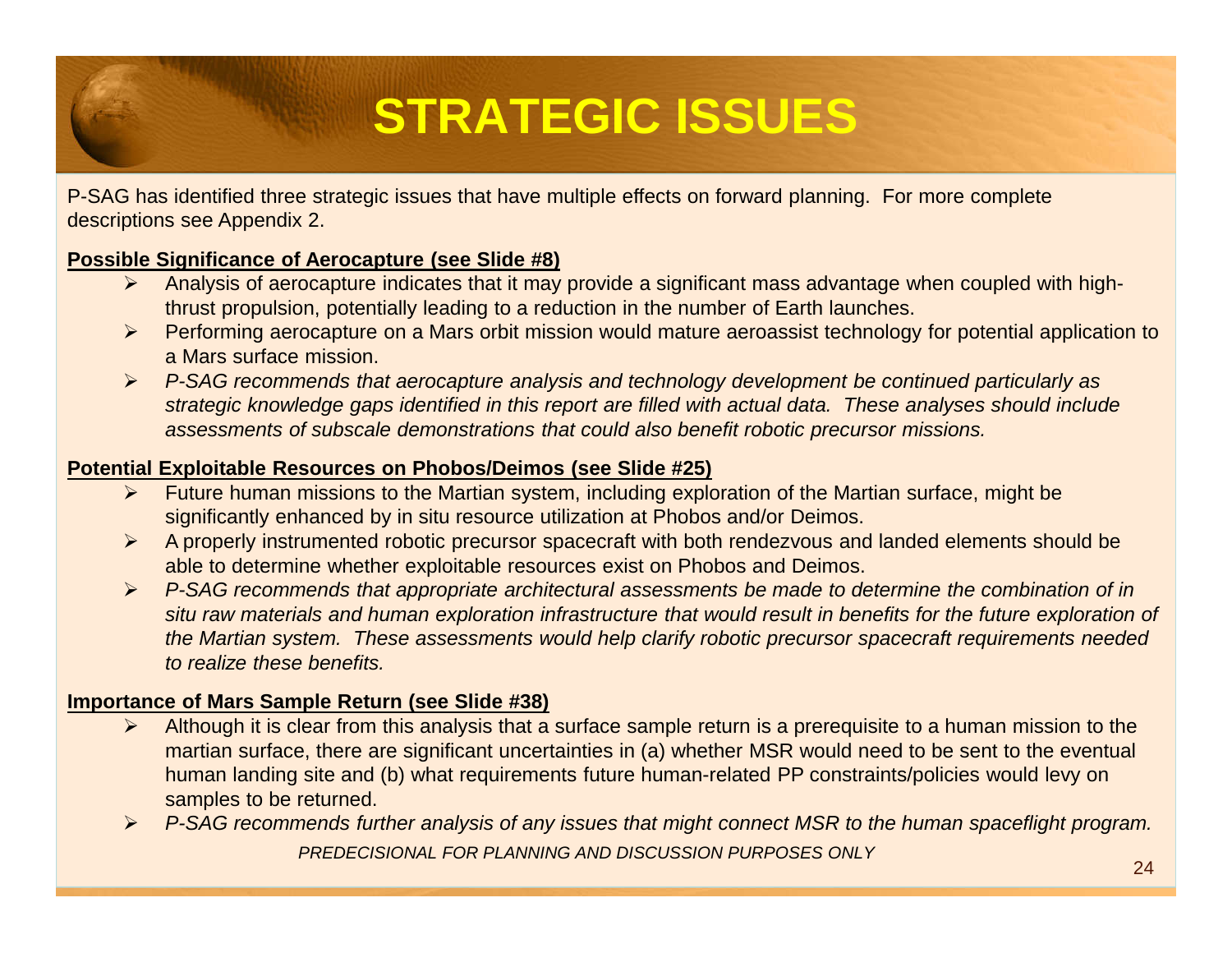## **Conclusions**

- • **HEOMD, MEPAG and SBAG share several high priority measurement objectives in the Mars system**
- $\bullet$  **These common objectives could be achieved by flying several kinds of precursor robotic missions to the martian system. The specific purpose, configuration, and timing of these missions is deferred to the advance planning process.**
	- **At least one orbiter**
	- **Mars surface sample return. This is an essential part of the robotic precursor campaign to retire early SKGs and to address the highest science priority for solar system exploration**
	- **A lander or rover (possibly the MSR sample caching rover, if configured properly)**
	- **A mission to Phobos and/or Deimos**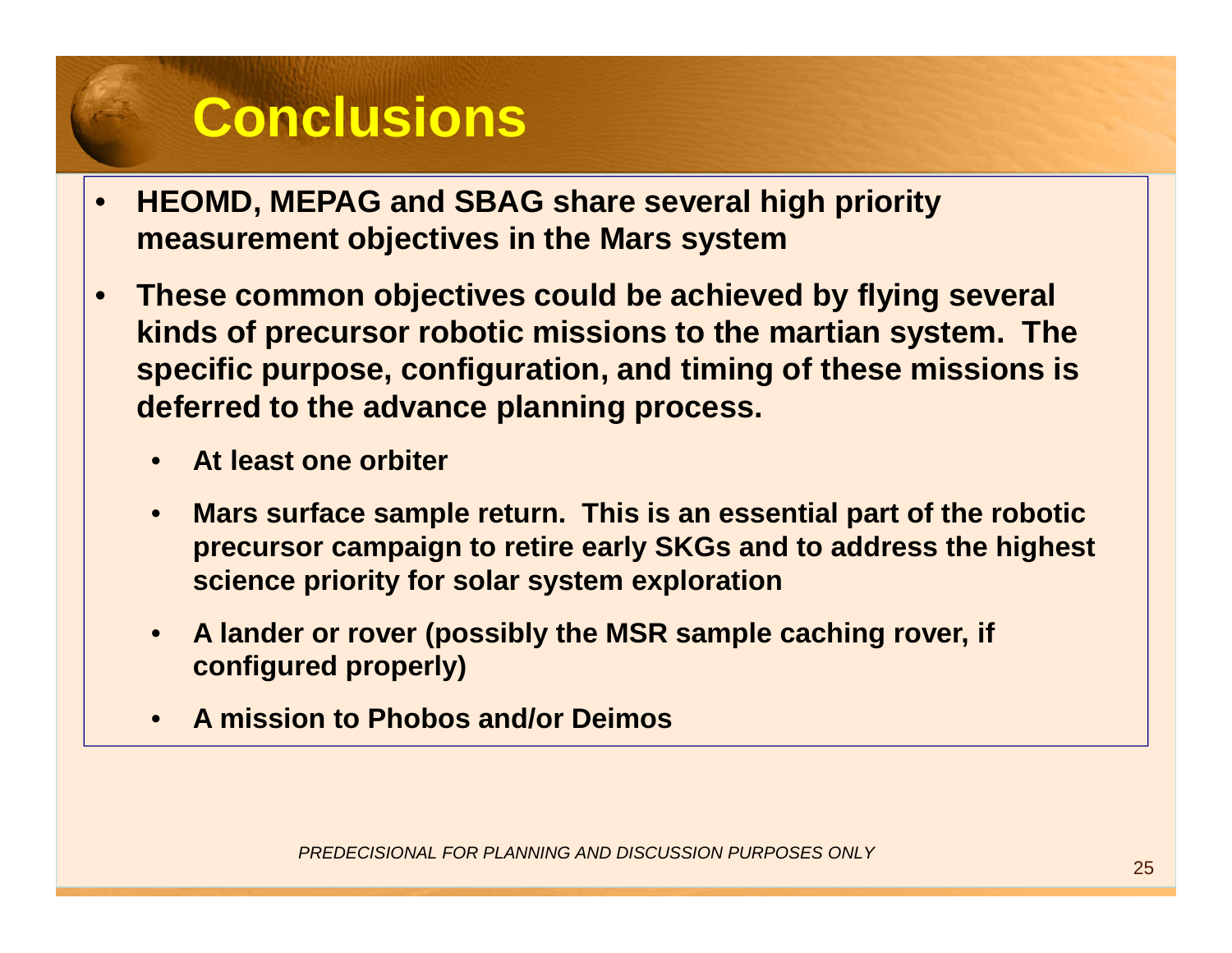# **Next Steps**

- 1. Technology development/demonstration. We need refined planning: Which of the technology elements requires flight demonstration at Mars or Phobos/Deimos? Precedence relationships—when do we need to have this technology? **ACTION: To be coordinated by HAT team and OCT.**
- 2. Integration of SKG precursor planning for the Moon, Mars, and asteroids. **ACTION: Mike Wargo.** Within the context of this activity,
	- a) Recommend a comparative study of the strategic value to Mars missions of waterbased resources at various locations in the solar system, including P/D, the martiansurface, the Moon, and small bodies, taking into account the various issues associated with geological potential (concentration, state, extractability, etc.) that we either know or postulate.
- 3. Update MEPAG's Goal IV as needed. **ACTION: MEPAG.**
- 4. Follow-up. **ACTION: Future study teams.**
	- a) Is a robotic precursor mission to the actual human landing site(s) on the surface of Mars required?
	- b) Is a precursor sample return mission from Phobos/Deimos required before sending a human mission there?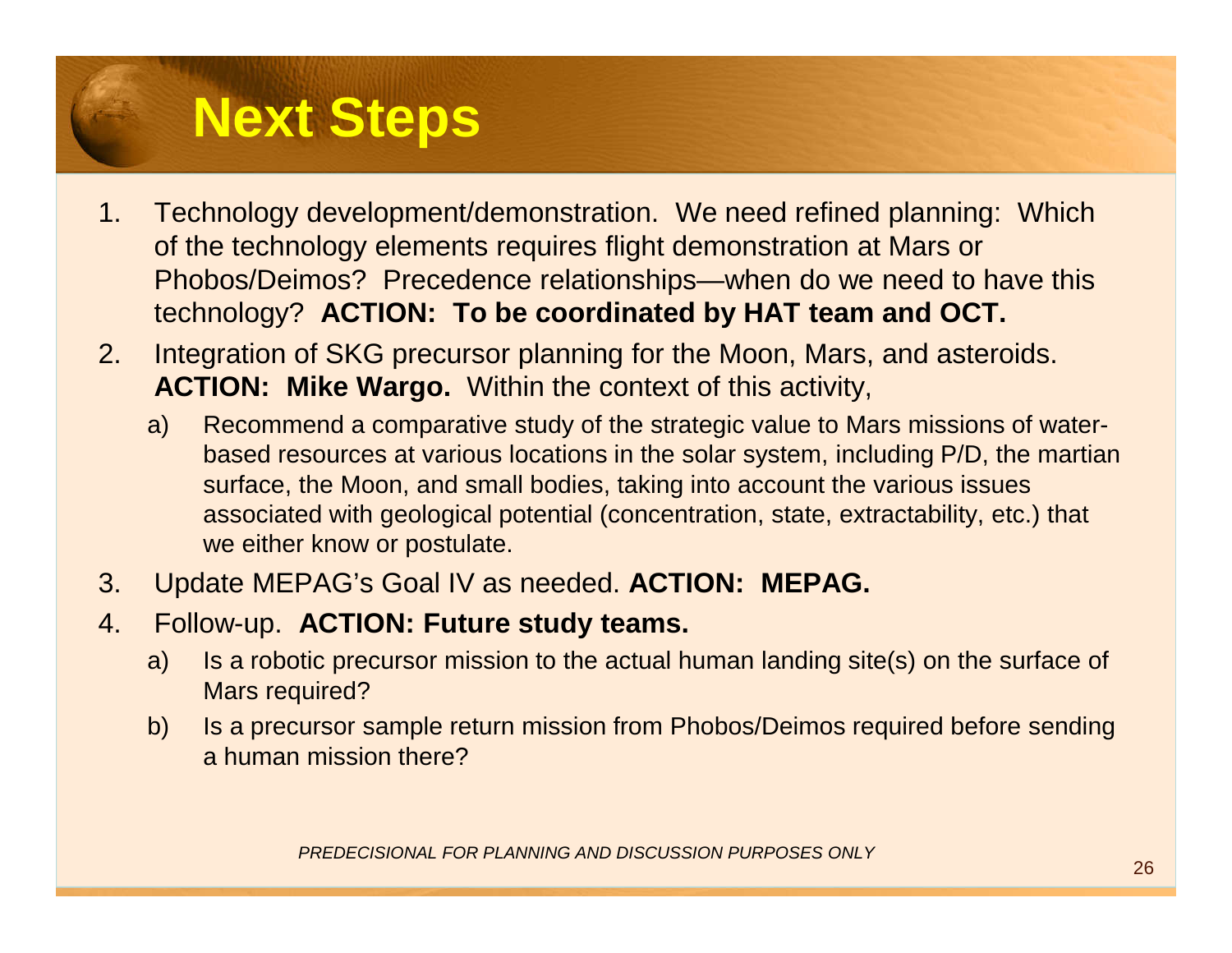

# **APPENDIX 1.**

# **Statements of Strategic Knowledge Gaps**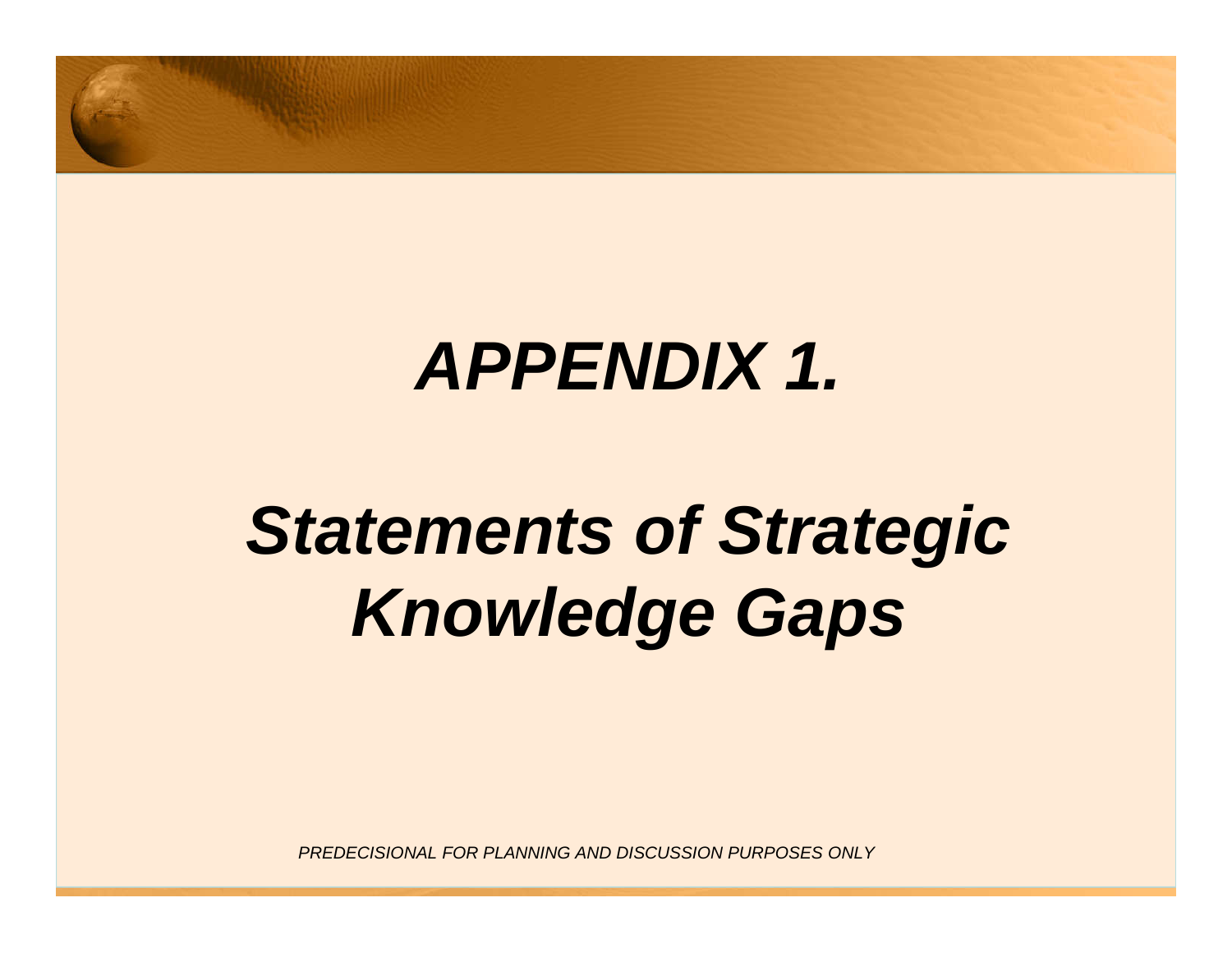# **SKGs (1 of 6)**

### **GROUP A. To Achieve the Goal of Humans to Mars Orbit**

- **1. Upper Atmosphere. The current Martian atmospheric observations (density, pressure, temperature, aerosols and dynamics) have significant limitations for supporting aerocapture and aerobrakingdesign, especially for human-scale missions.**
- **2. Atmospheric Modeling. The atmospheric models for Mars have not been well validated due to a lack of sufficient observational data, and thus our confidence in them (for use in mission engineering) is significantly limited.**
- **3. Orbital Particulates. We have insufficient information about the orbital particulate environment in high-Mars orbit that may impact the delivery of cargo and crew to the Martian system.**
- **4. Technology: To/from Mars System. In addition to the specific challenges listed above, we do not have the required technology available to: (1) sustain human life during long duration flight to/from Mars and around Mars; (2) launch and return human-scale payloads to/from Mars orbit.**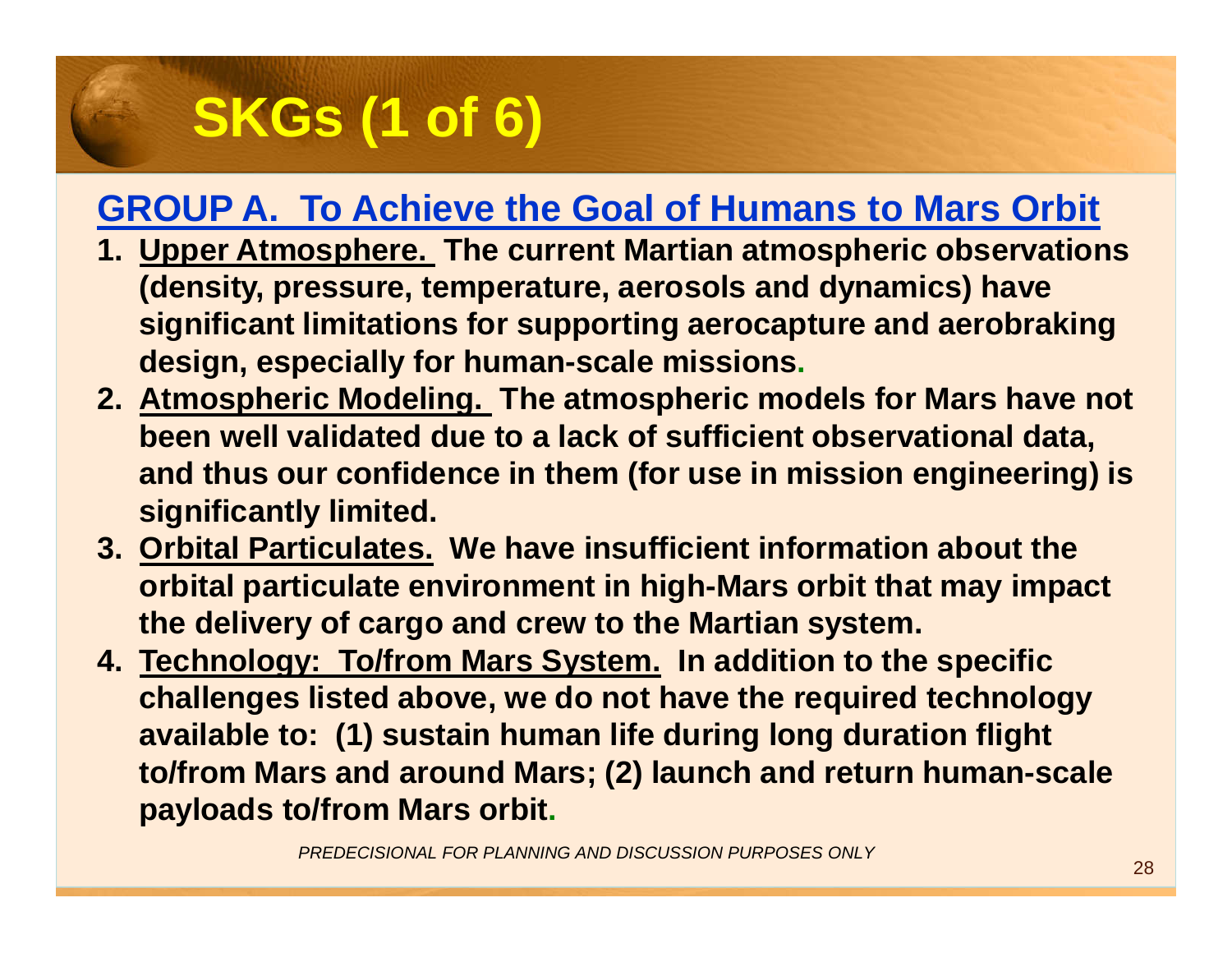# **List of SKGs (2 of 6)**

### **GROUP B. To Achieve the Goal of Humans to the Martian**

#### **Surface**

#### **All of the elements of GROUP A plus:**

- **1. Lower Atmosphere. We do not have sufficient martian atmospheric observations to confidently model winds, which significantly affect EDL design, or atmospheric electricity, in the forms of electric fields and conductivity, to understand the risks to ascent vehicles, ground systems, and human explorers.**
- **2. Back Contamination to Earth. We do not know whether the Martian environments to be contacted by humans are free, to within acceptable risk standards, of biohazards that might have adverse effects on some aspect of the Earth's biosphere if uncontained Martian material were returned to Earth.**
- **3. Crew Health & Performance. We do not understand in sufficient detail the factors affecting crew health and performance, specifically including the biological effects of the radiation environment at the martian surface and the potential toxic properties of the martian dust.**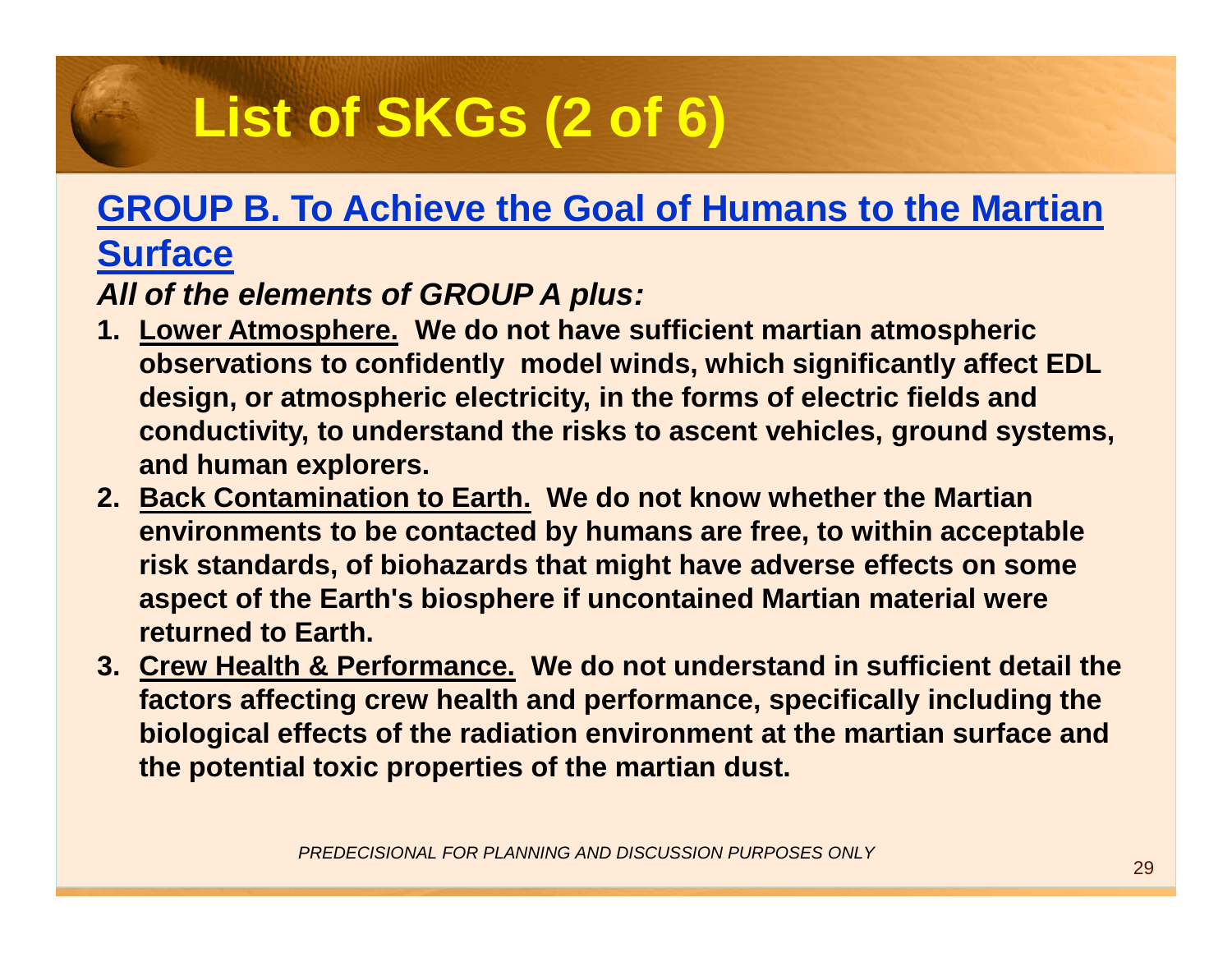# **SKGs (3 of 6)**

- **4. Dust Effects on Engineered Systems. We do not understand the possible adverse effects of martian dust on surface systems.**
- **5. Forward Contamination to Mars. We are not able to predict with sufficient confidence the potential consequences of the delivery and subsequent dispersal of a large bioload associated with a future human mission to the martian surface.**
- **6. Atmospheric ISRU. We do not understand in sufficient detail the properties of atmospheric constituents near the surface to determine the adverse effects on ISRU atmospheric processing system life and performance within acceptable risk for human missions.**
- **7. Landing Site and Hazards. We do not yet know of a site on Mars that is certified to be safe for human landing, and for which we understand the type and location of hazards that could affect the ability to safely carry out mobile surface operations.**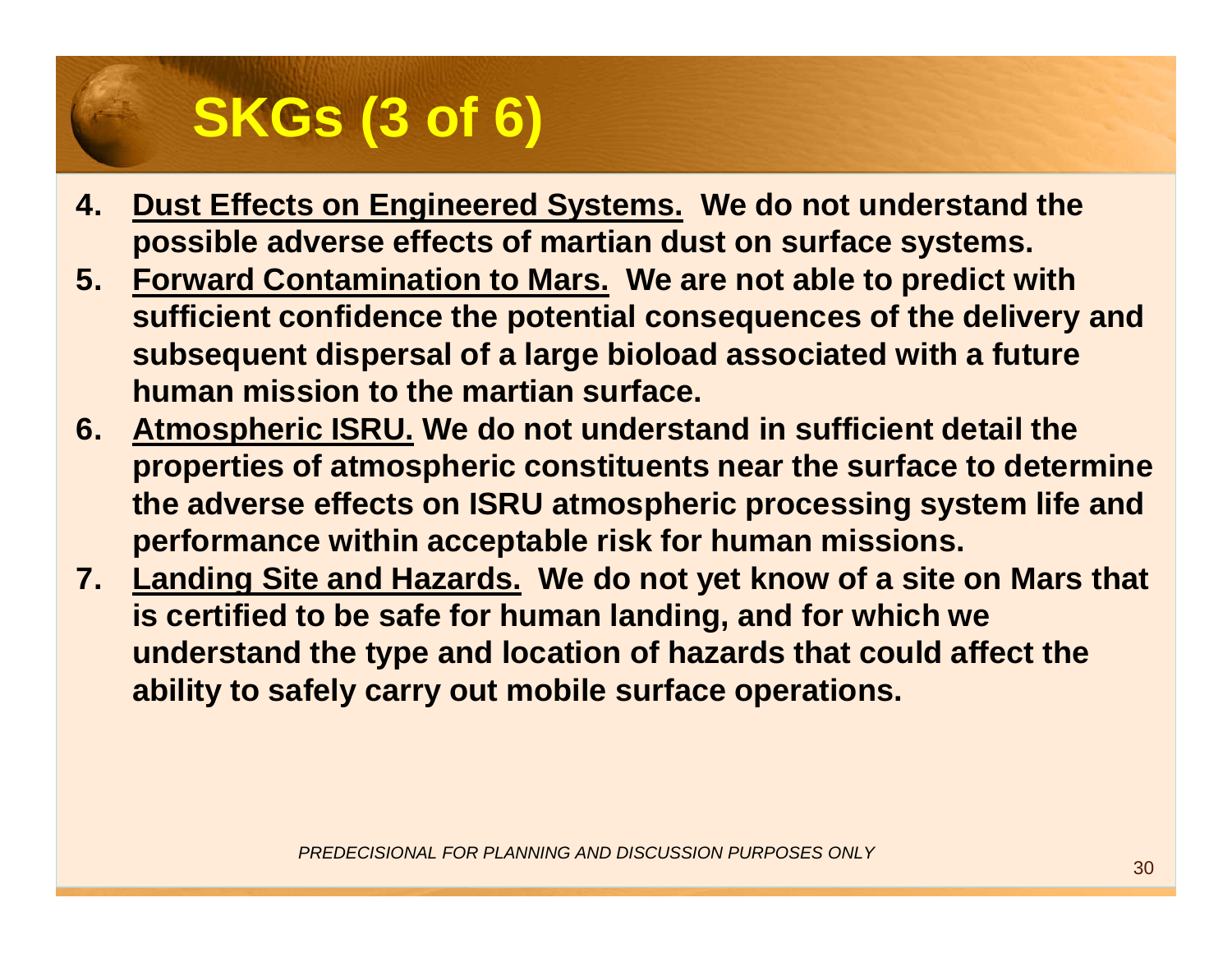# **SKGs (4 of 6)**

**8. Technology: Mars Surface. In addition to the specific challenges listed above, we do not have the required technology available to: (1) land human-scale payloads on the martian surface; (2) sustain humans on the surface of Mars; (3) enable human mobility and exploration of the Mars surface environment; all within acceptable risk.**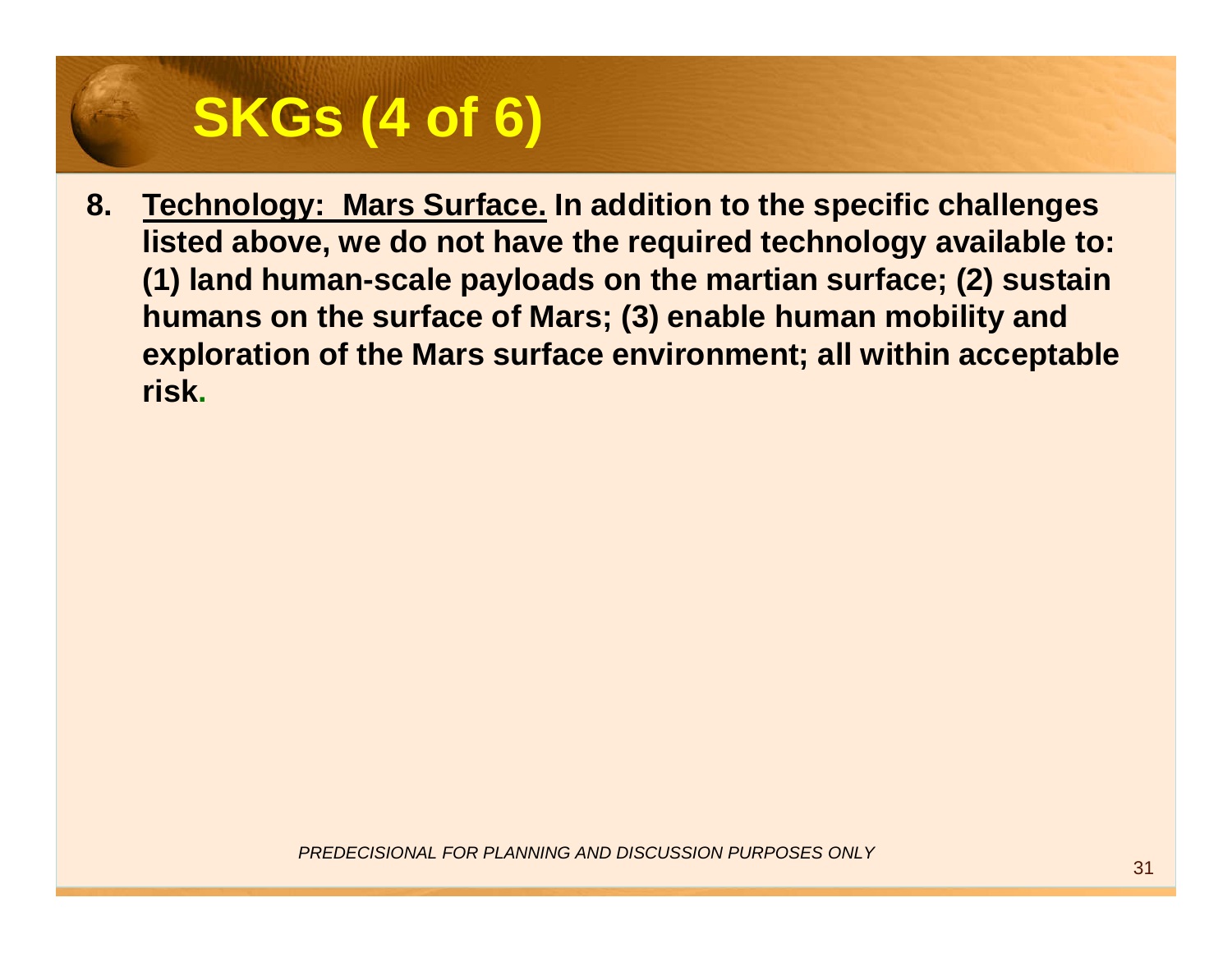# **SKGs (5 of 6)**

#### **GROUP C. To Achieve the Goal of Humans to Phobos/DeimosAll of the elements of GROUP A plus:**

- **1. Phobos/Deimos surface Science. We do not have enough understanding of the geological, compositional, and geophysical properties of Phobosand Deimos to be able to design focused human-based scientific investigations with specific objectives like those now possible for the Martian surface.**
- **2. Phobos/Deimos surface Ops. We do not know enough about the physical conditions near/at the surface of the martian satellites (low gravity/loose regolith/significant temperature variations/etc.) to be able to design the close proximity and surface interactions (docking/anchoring/mobility) and other aspects of an operations plan.**
- **3. Technology: Phobos/Deimos. We do not have all of the technologies required to carry out a crewed mission to Phobos and/or Deimos.**